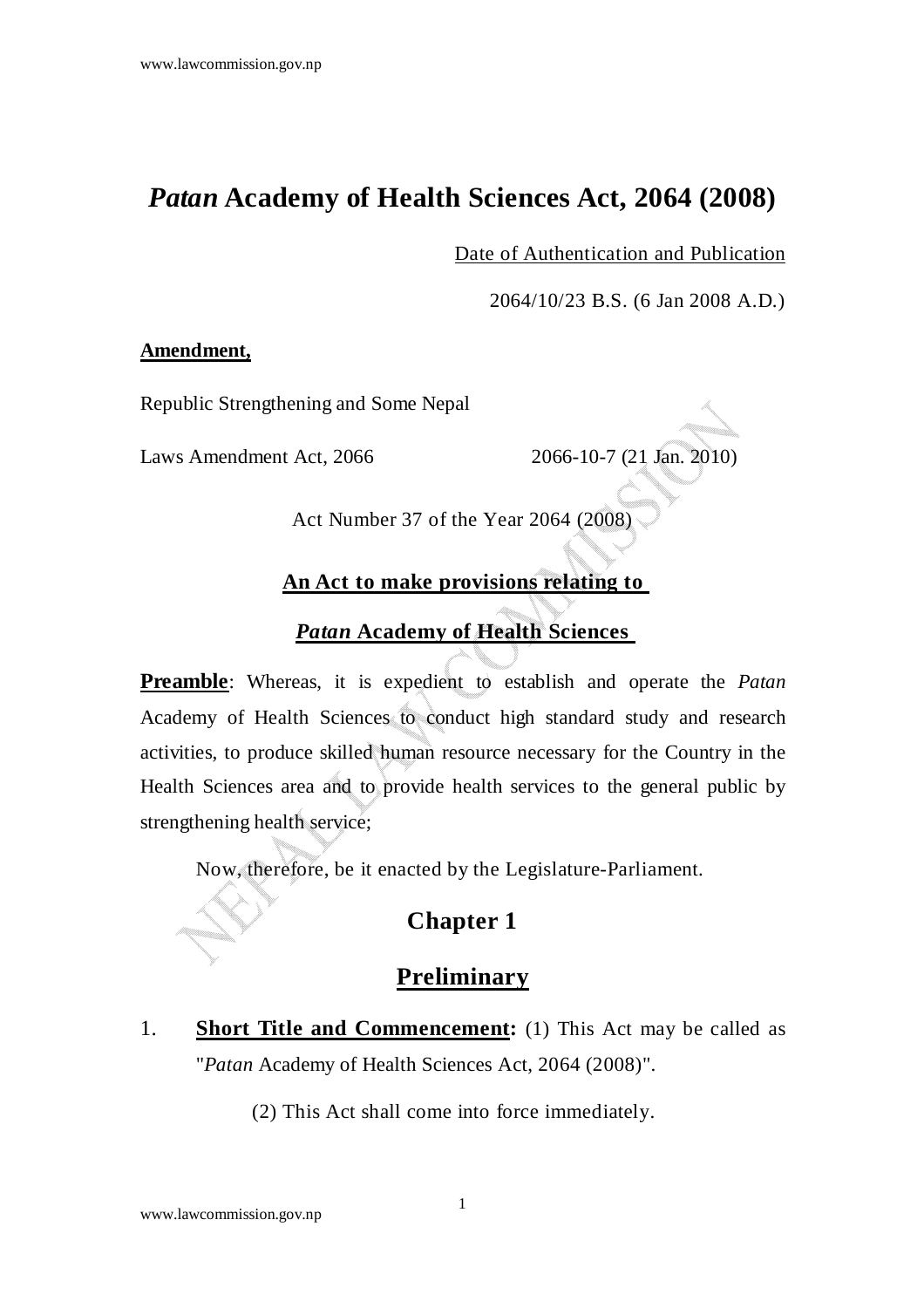- 2. **Definitions**: Unless the subject or the context otherwise requires, in this Act: –
	- (a) "Academy" means the *Patan* Academy of Health Sciences established pursuant to Section 3.
	- (b) "Senate" means Senate of the Academy as referred to in Section 7.
	- (c) "Academic Council" means the Academic Council as referred to in Section 10.
	- (d) "Executive Council" means the Executive Council as referred to in Section 11.
	- (e) "Service Commission" means the Service Commission as referred to in Section 13.
	- (f) "Educational Institution" means Educational Institution as referred to in Section 15.
	- (g) "Hospital" means the Hospital established pursuant to Section 16.
	- (h) "Hospital Management Committee" means Hospital Management Committee established pursuant to Section 17.
	- (i) "Chancellor" means the Chancellor as referred to in Section 18.
	- (j) "Pro-Chancellor" means the Pro-Chancellor as referred to in Section 19.
	- (k) "Vice Chancellor" means the Vice Chancellor as referred to in Section 20.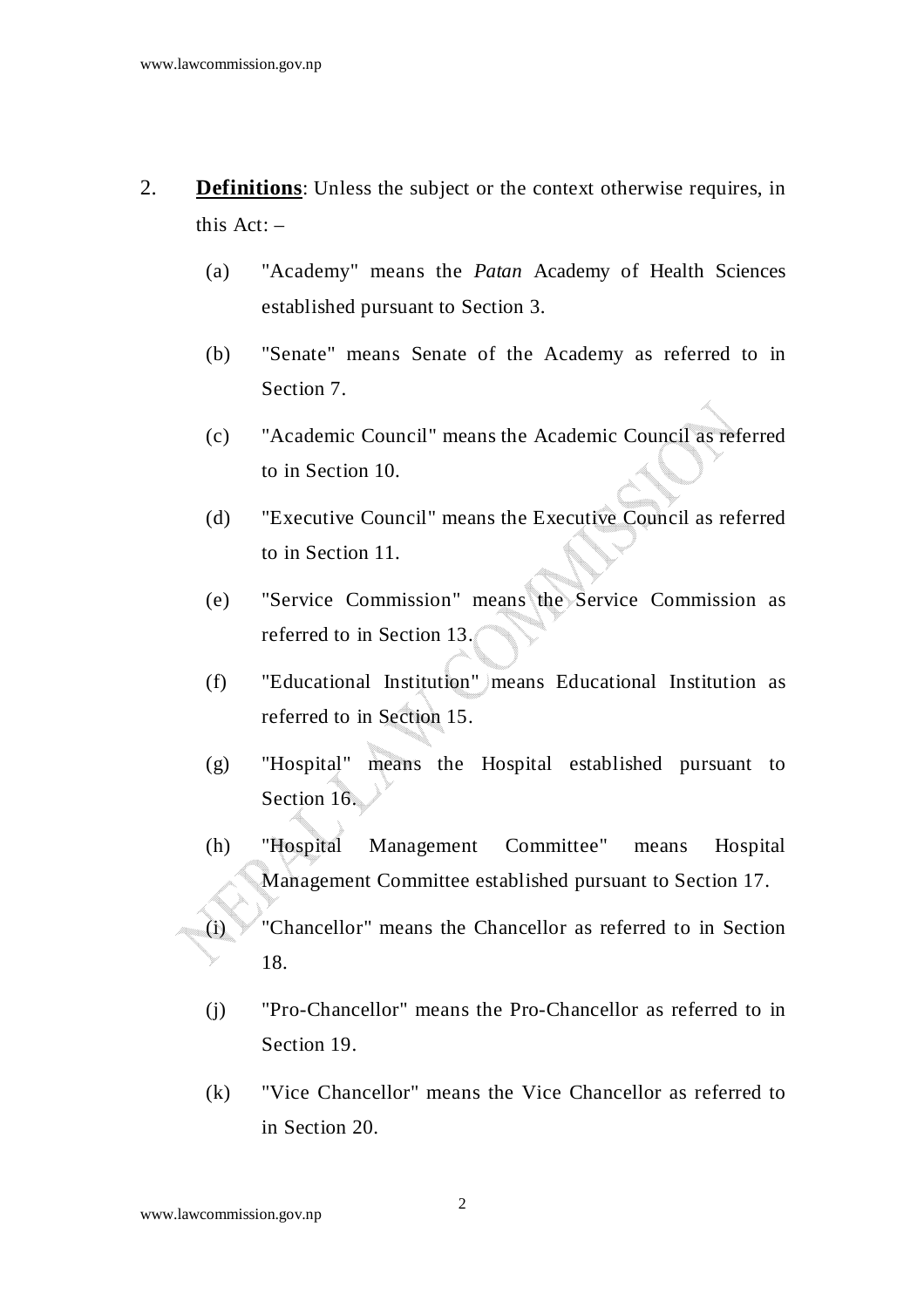- (l) "Rector" means the Rector as referred to in Section 21.
- (m) "Registrar" means the Registrar as referred to in Section 22.
- (n) "Dean" means the Dean as referred to in Section 23.
- (o) "Director" means the Director as referred to in Section 24.
- (p) "Teacher" means a person appointed for providing education or research in the Academy.
- (q) "Prescribed" or "as prescribed" means prescribed or as prescribed in the Rules framed under this Act.

# **Establishment, Structure and Functions, Duties and Powers of the Academy**

3. **Establishment of the Academy**: (1) The *Patan* Academy of Health Sciences is, hereby, established to conduct study, teaching and research on the area of Health Sciences.

 (2) The Central Office of the Academy shall be located in the *Kathmandu* valley.

 (3) The Academy shall be known as *Patan* Academy of Health Sciences in English language.

4. **Academy to be Autonomous Corporate Body**: (1) The Academy shall be an autonomous corporate body with perceptual succession.

 (2) The Academy shall have a separate seal of its own for all of its business.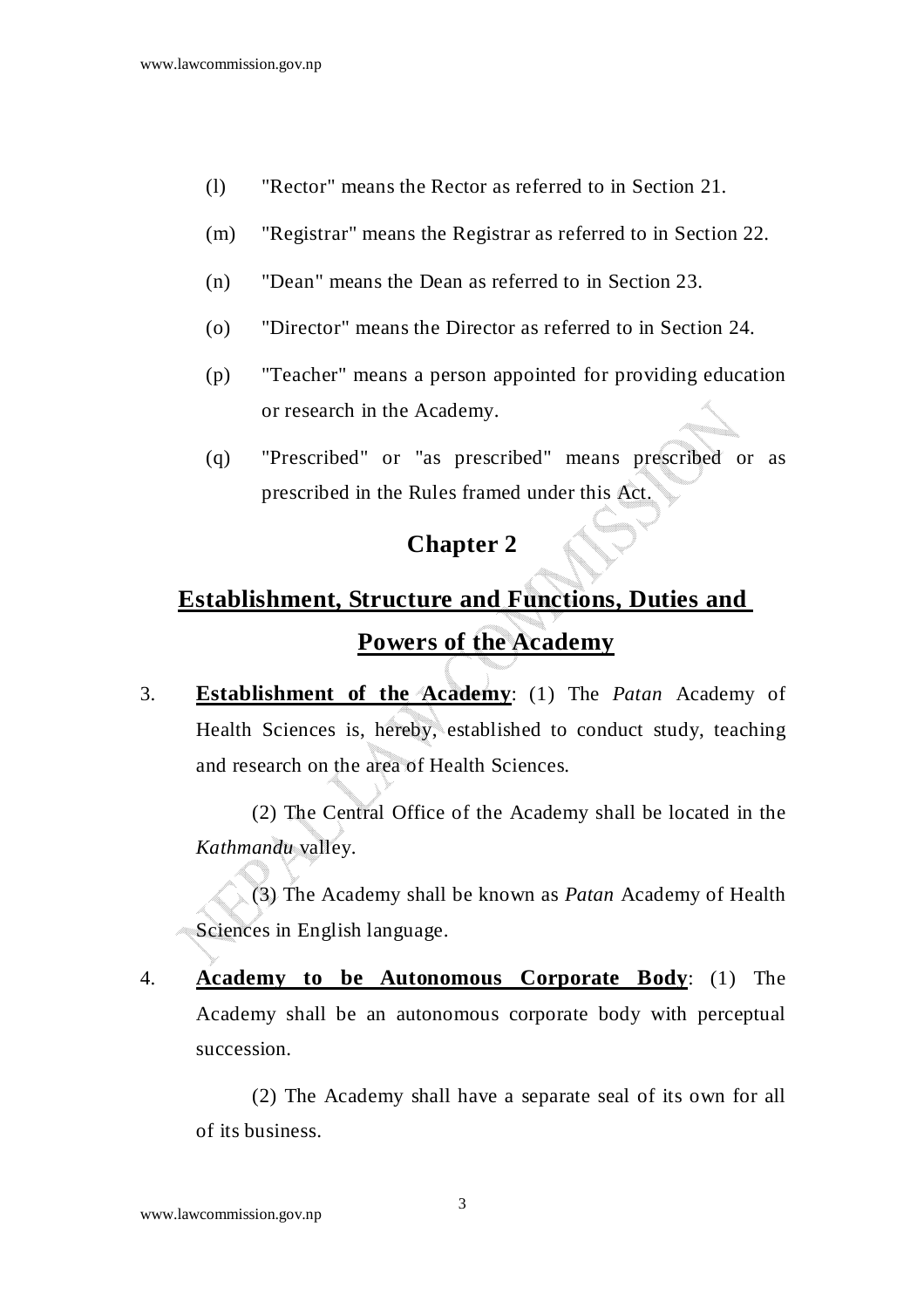(3) The Academy may, like an individual, acquire, use, sell or otherwise dispose of movable and immovable property.

 (4) The Academy may, like an individual, sue and may be sued in the same name.

- 5. **Structure of the Academy**: The organization of the Academy shall be as follows and their collective form shall be the structure of the Academy:
	- (a) Senate,
	- (b) Academic Council,
	- (c) Executive Council,
	- (d) Service Commission,
	- (e) Education Council,
	- (f) Faculty,
	- (g) Research Centre,
	- (h) Educational Institution,
	- (i) Hospital,
	- (j) Other bodies as prescribed.
- 6. **Functions, Duties and Powers of the Academy**: (1) The Academy shall have following Functions, Duties and Powers,-
	- (a) To carry out study, teaching, training and research in the various subjects of health,
	- (b) To provide qualitative and accessible health services,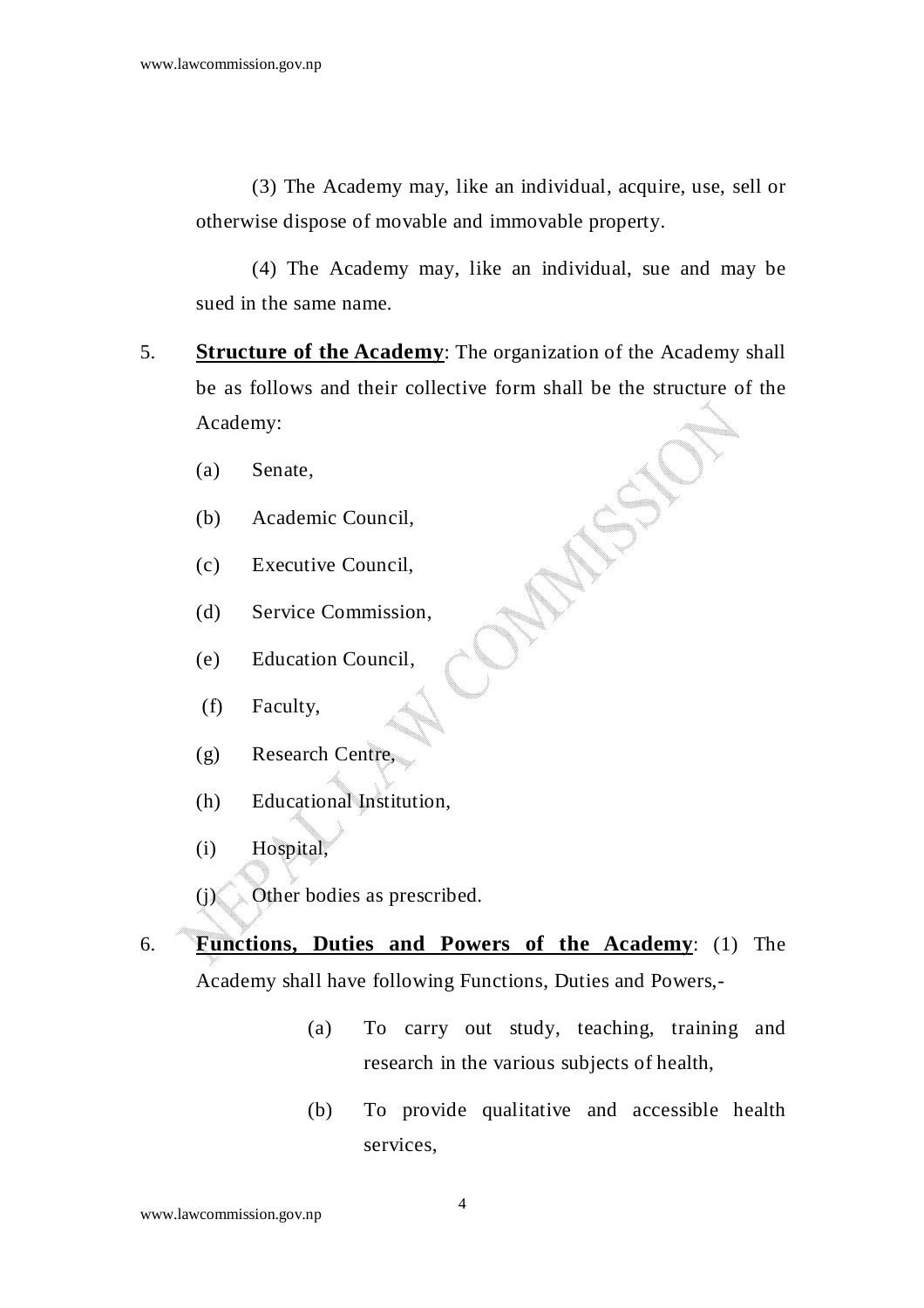- (c) To conclude an agreement with National and International University, Educational Institution or Hospital for the operation of study, teaching, training and research in the various subjects of health,
- (d) To produce skilled human resource necessary for the qualitative health services,
- (e) To maintain co-ordination with National and International University, Educational Institution or Hospital for the strengthening various programmes to be operated by the Academy and upgrading quality of such programmes,
- (f) To maintain relation, extent and upgrade with National and International University, Academy and International Institution related to Health and exchange mutual assistance,
- (g) To organise or cause to organise workshop, conference and seminar in the various subjects of health,
- (h) To publish or cause to publish various book relating to Health,
- (i) To carry out or cause to carry out other functions as prescribed.

(2) The functions, duties and powers of the Academy shall be exercised and abided by through the organisation of the Academy.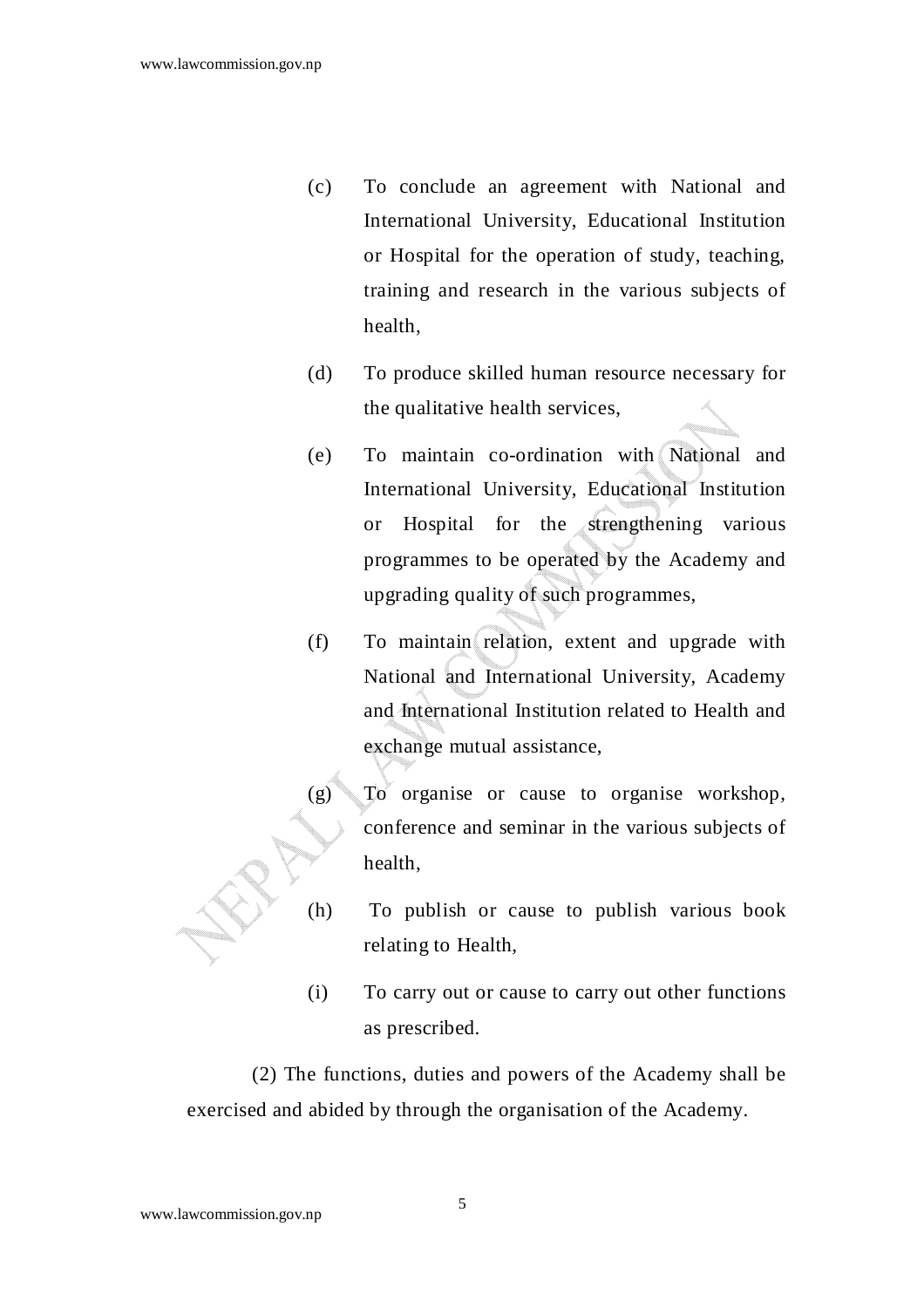## **Constitution, Functions, Duties and Powers of the Senate**

- 7. **Constitution of the Senate**: (1) There shall be a Senate to function as the supreme body of the Academy.
	- (2) The constitution of the Senate shall be as follows: -

Á.

| (a) | Chancellor                                        | Chairperson     |
|-----|---------------------------------------------------|-----------------|
| (b) | Pro-Chancellor                                    | Vice-           |
|     |                                                   | Chairperson     |
| (c) |                                                   |                 |
| (d) | National<br>Member,                               | Planning Member |
|     | Commission<br>(Looking<br>after Health<br>sector) |                 |
|     |                                                   |                 |
| (e) | Vice-Chancellor                                   | Member          |
| (f) | Two person from amongst                           | Member          |
|     | Vice-Chancellors of Universities and              |                 |
|     | Academies<br>which provides higher                |                 |
|     | education related to Health Sciences as           |                 |
|     | nominated by the Senate<br>on the                 |                 |
|     | recommendation of Executive Council               |                 |
| (g) | Secretary, Ministry of Health                     | Member          |
|     | and Population                                    |                 |
| (h) | Secretary, Ministry of Finance                    | Member          |

<sup>1</sup> Omitted by the Republic Strengthening and Some Nepal Laws Amendment Act, 2066.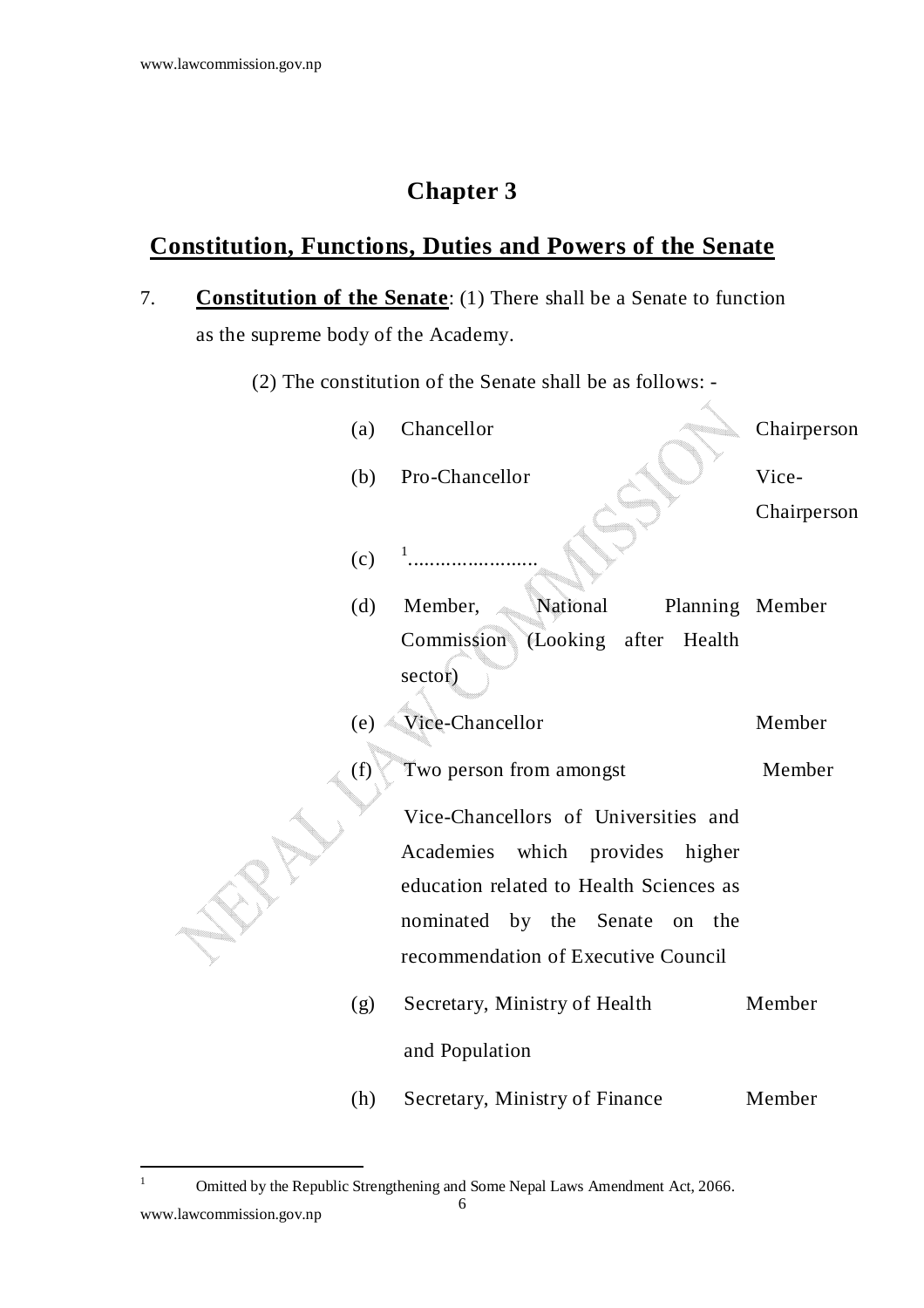| (i) | Secretary, Ministry of Education             | Member |
|-----|----------------------------------------------|--------|
|     | and Sports                                   |        |
| (j) | Rector                                       | Member |
| (k) | One person from amongst                      | Member |
|     | Deans nominated by the Senate                |        |
| (1) | Director                                     | Member |
| (m) | President, Lalitpur                          | Member |
|     | <b>District Development Committee</b>        |        |
| (n) | Mayor, Lalitpur Sub-Metropolitan City Member |        |
| (0) | Two persons from amongst Chief of            | Member |
|     | Hospitals of Nepal which<br>the              |        |
|     | concluded an agreement with Academy          |        |
|     | nominated by the<br>Senate<br>the<br>on      |        |
|     | recommendation of Executive Council          |        |
| (p) | Two persons including at least               | Member |
|     | Teachers<br>from<br>amongst<br>women<br>a    |        |
|     | nominated by the Executive Council on        |        |
|     | the recommendation Academic Council          |        |
| (q) | One person from amongst Chief of             | Member |
|     | the Educational Institutions nominated       |        |
|     | by the Senate on the recommendation          |        |

www.lawcommission.gov.np

of Executive Council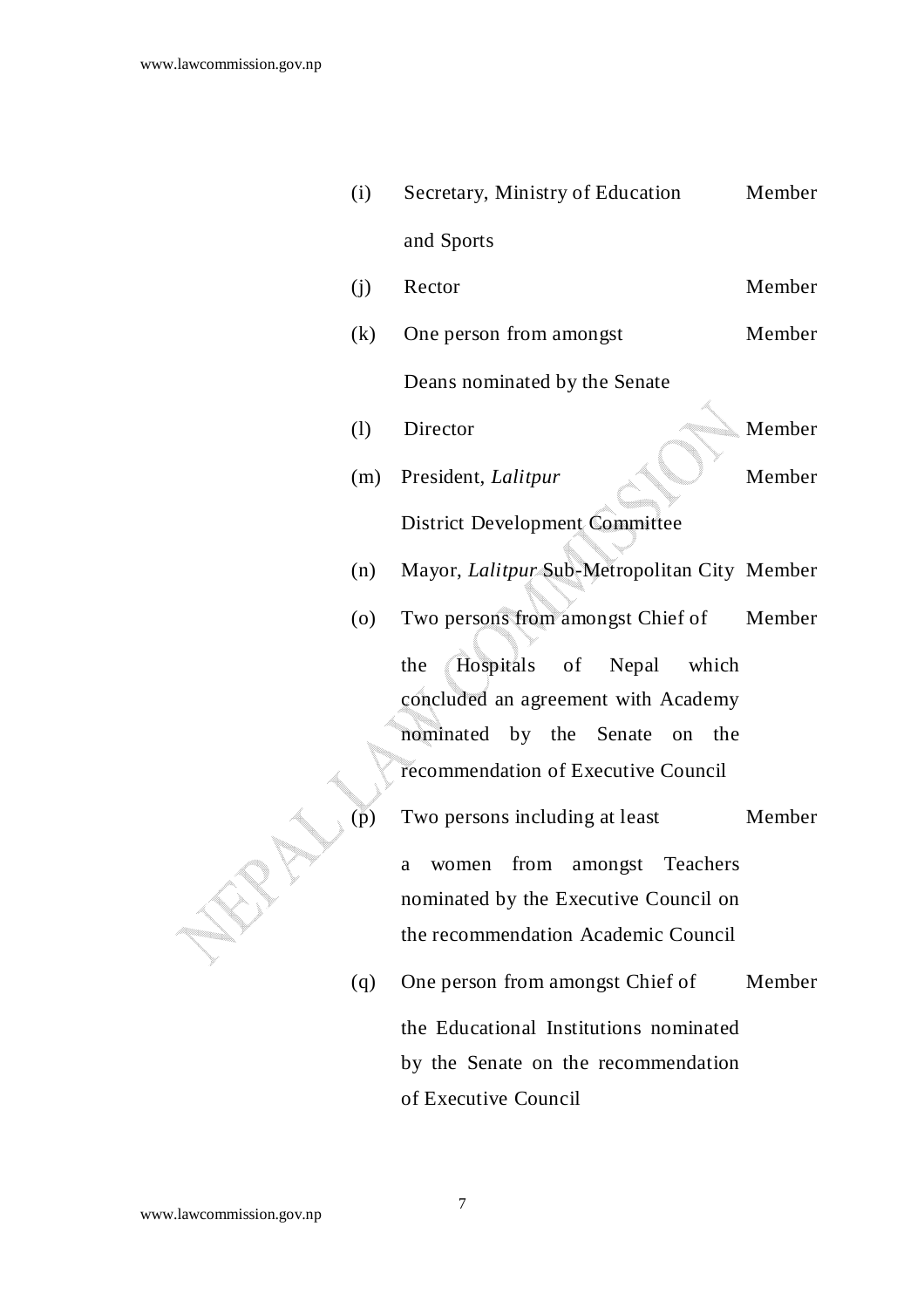| (r)         | Chairperson, Nepal Health             | Member    |
|-------------|---------------------------------------|-----------|
|             | <b>Research Council</b>               |           |
| (s)         | Chairperson, Nepal Medical Council    | Member    |
| (t)         | Four persons from amongst             | Member    |
|             | Dalit, Aadibasi/janjati, Medhesi,     |           |
|             | backward group including at least a   |           |
|             | female nominated by the Senate on the |           |
|             | recommendation of Executive Council   |           |
| (u)         | One person from amongst               | Member    |
|             | donors nominated by the Senate on the |           |
|             | recommendation of Executive Council   |           |
| (v)         | One person from amongst the           | Member    |
|             | working employees in the Academy      |           |
|             | nominated by the Senate               |           |
| $\mathbf W$ | Registrar                             | Member-   |
|             |                                       |           |
|             |                                       | Secretary |

(3) The tenure of office of the nominated members shall be Three years.

 (4) In case the office of the nominated members falls vacant for any reason whatsoever, another person shall be nominated for the remaining term having fulfilled same the process.

 (5) The procedures relating to the meetings of the Senate shall be as prescribed.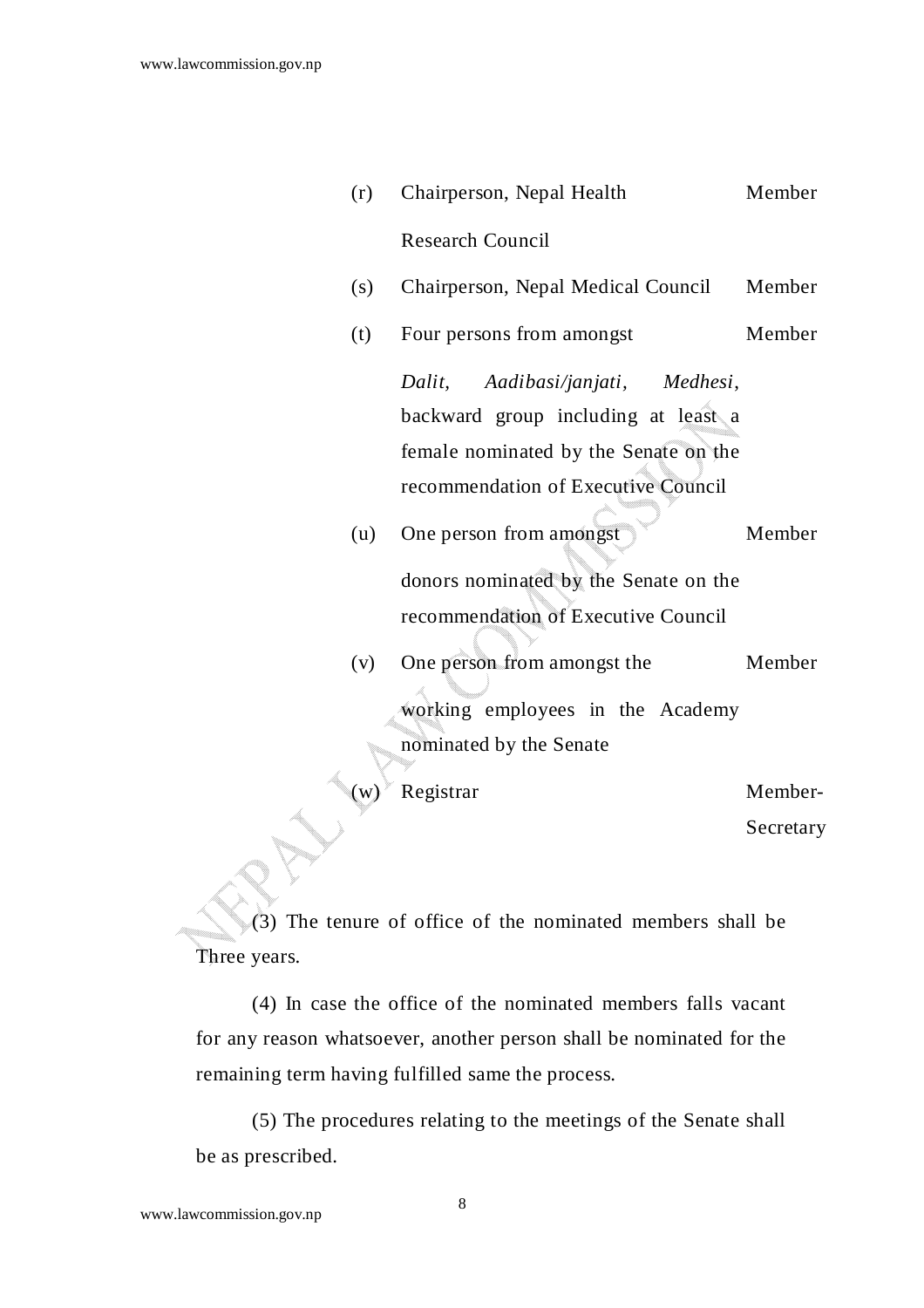- 8. **Functions, Duties and Powers of the Senate:** The functions, duties and powers of the Senate shall be as follows:
	- (a) To approve policies, plans and programmes of the Academy,
	- (b) To approve annual budget of the Academy,
	- (c) To approve Rules of the Academy,
	- (d) To award scholarships, degrees, certificates, medal and prize to be conferred by the Academy,
	- (e) To award honorary degrees as prescribed,
	- (f) To guide and provide necessary direction to various bodies under the Academy,
	- (g) To submit necessary recommendation to the Government of Nepal while formulating National Health and Educational Policy,
	- (h) To approve annual report of the Academy,
	- (i) To discuss on audit report and to approve it,
	- (j) To manage or cause to manage relating to establishment of Educational Institutions as per necessary,
	- (k) To perform other functions as may be prescribed.

#### **Constitution, Functions, Duties and Powers**

#### **of Academic Council**

9. **Constitution of Academic Council**: (1) There shall be an Academic Council to manage and regulate the educational, academic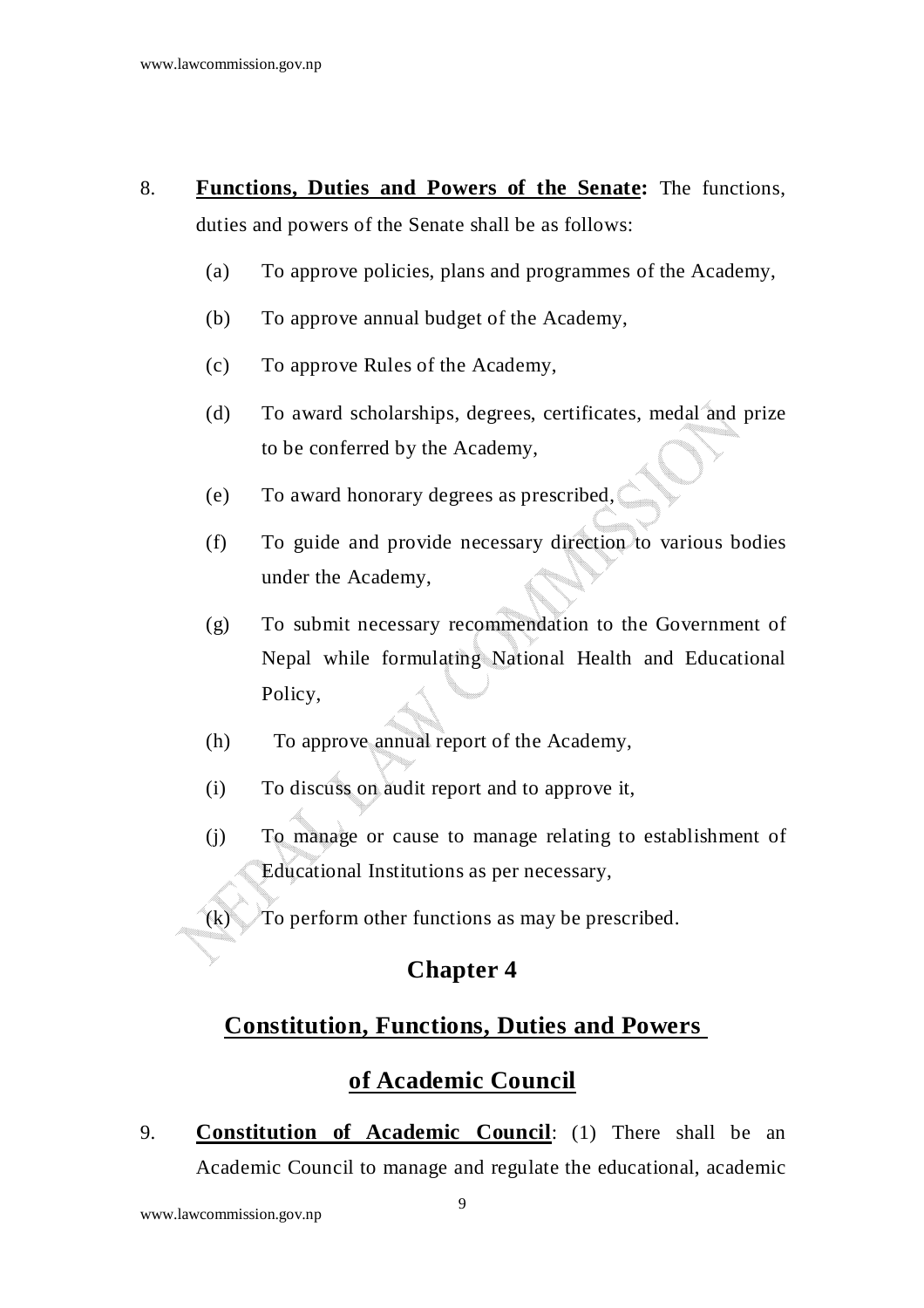and research functions of the Academy.

#### (2) The Academic Council shall be constituted as follows:

|  | (a) | Rector                             | Chairperson |
|--|-----|------------------------------------|-------------|
|  | (b) | persons from amongst<br>Five       | Member      |
|  |     | Chairperson of various Subject     |             |
|  |     | Committees of the Academy          |             |
|  |     | nominated by the Senate on the     |             |
|  |     | recommendation of Executive        |             |
|  |     | Council                            |             |
|  | (c) | Director                           | Member      |
|  | (d) | Heads of the Curriculum and Member |             |
|  |     | Examination Institution of the     |             |
|  |     | Academy                            |             |
|  | (e) | Two persons including at least     | Member      |
|  |     | from<br>One<br>women<br>amongst    |             |
|  |     | Teachers nominated by the          |             |
|  |     | Senate on the recommendation of    |             |
|  |     | <b>Executive Council</b>           |             |
|  | (f) | Two persons including at least     | Member      |
|  |     | One woman from amongst the         |             |
|  |     | who<br>have<br>made<br>persons     |             |
|  |     | substantial contribution in the    |             |
|  |     | field of Health nominated by the   |             |
|  |     | Senate on the recommendation of    |             |
|  |     | <b>Executive Council</b>           |             |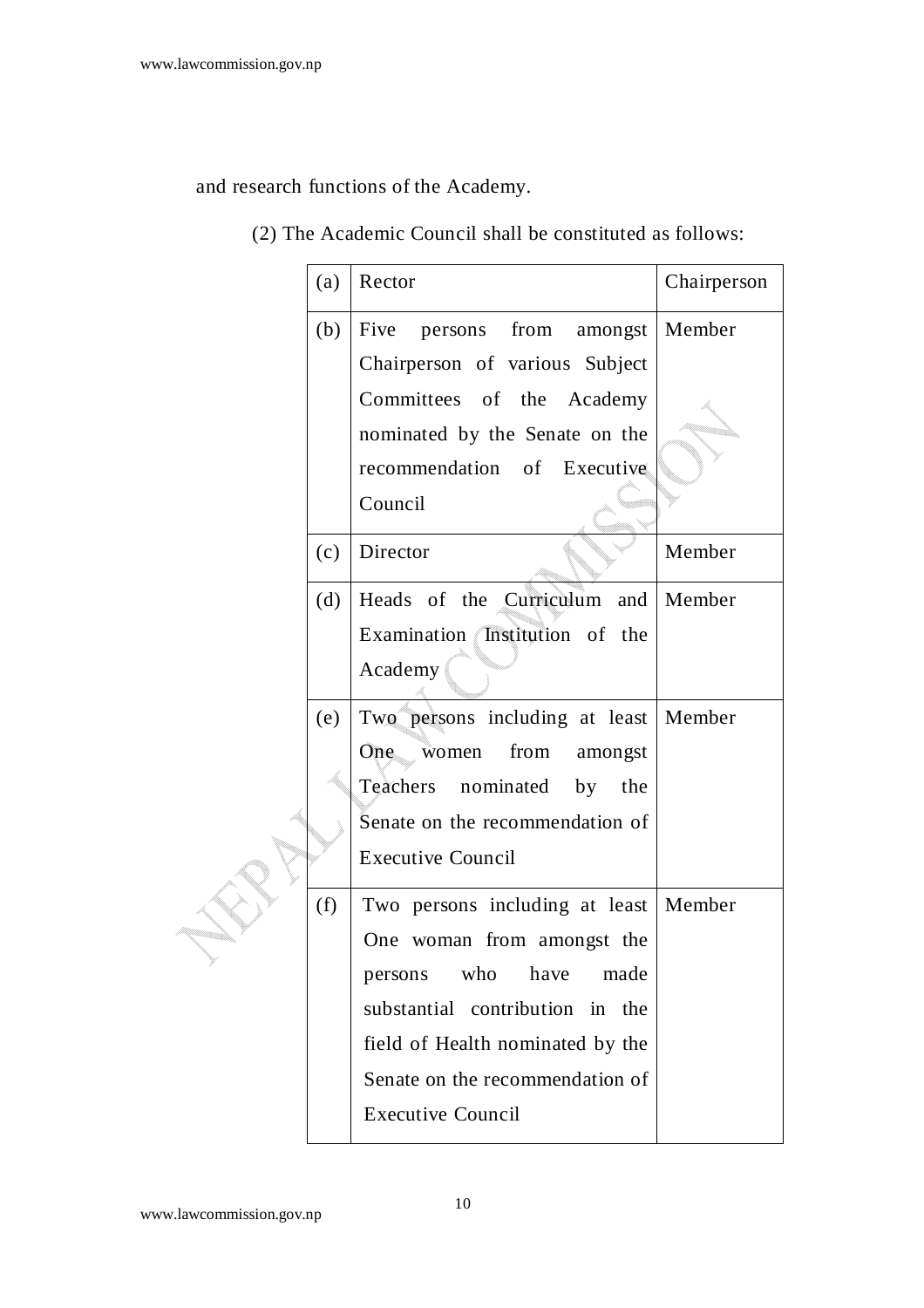| (g) The Dean designated by the Vice- Member- |  |  |  |  |
|----------------------------------------------|--|--|--|--|
| Chancellor from amongst the Secretary        |  |  |  |  |
| Deans                                        |  |  |  |  |

 (3) The tenure of office of the nominated members shall be Three years.

 (4) In case the office of a nominated member falls vacant for any reason whatsoever, another person shall be nominated for the remaining term having fulfilled the same process.

 (5) Procedures relating to the meetings of the Academic Council shall be as prescribed.

- 10. **Functions, Duties and Powers of the Academic Council**: The functions, duties and powers of the Academic Council shall be as follows:–
	- (a) To formulate necessary policies, plans and programmes to systematise and regularise the educational, academic and research functions and submit for the approval in the Senate,
	- (b) To operate or cause to operate study and research programmes to award education in different subjects and levels relating to Health Sciences,
	- (c) To determine the qualification of the Teachers necessary for the Academy,
	- (d) To approve curriculum and set the standard of study, research, training and orientation to be operated by the Academy,
	- (e) To select the students,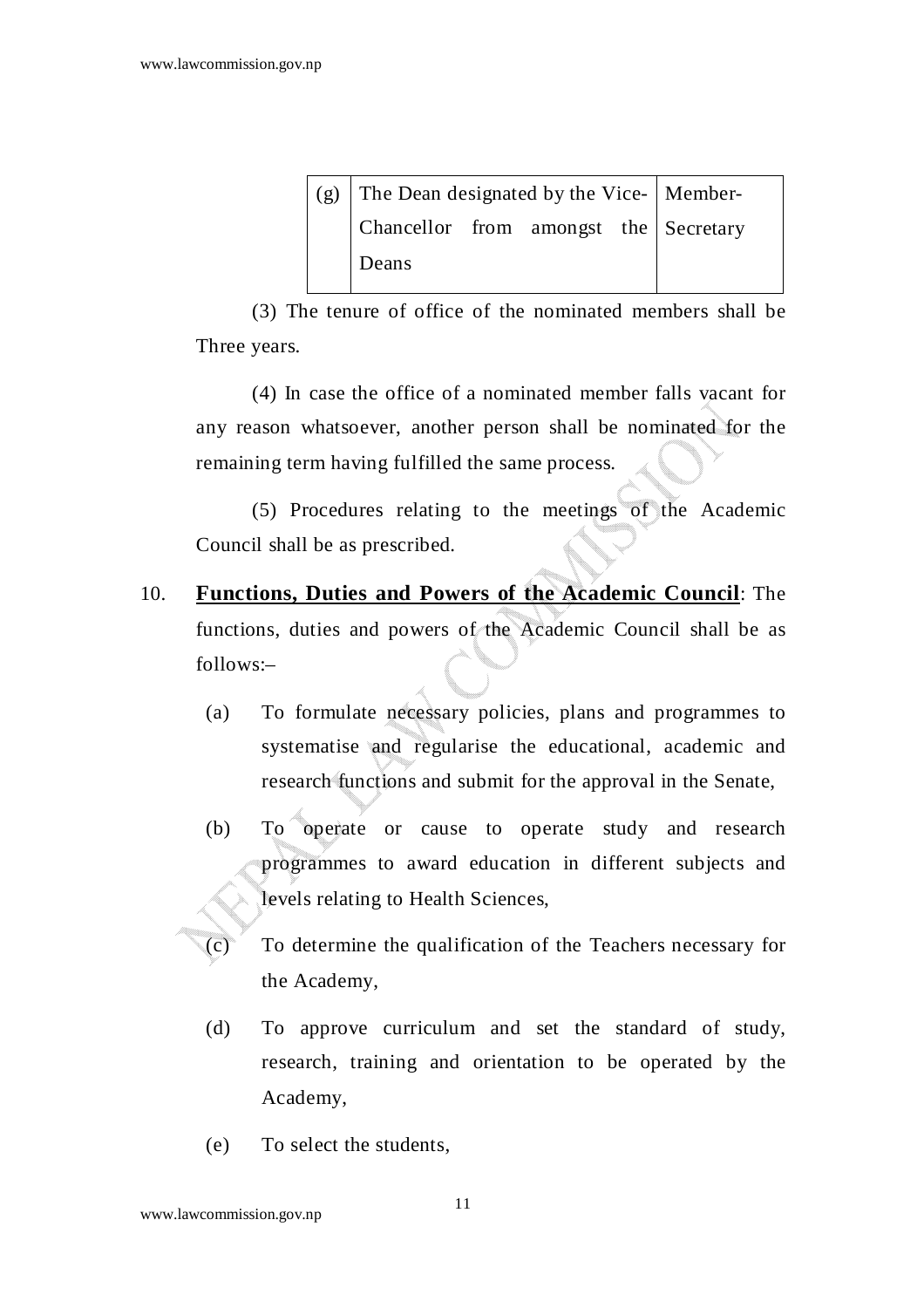- (f) To fix the standards of examination,
- (g) To recommend to Senate for degrees to the students who get success in the study programme conducted by the Academy,
- (h) To recommend to Senate for honorary degrees, scholarship, medal and prize to be conferred by the Academy,
- (i) To prepare standard text books,
- (j) To evaluate study, research, training and orientation programme to be operated by the Academy,
- (k) To determine the fees to be charged for study, training and research,
- (l) To implement and execute the decision of Senate relating to Academic Council and to monitor,
- (m) To perform such other functions as prescribed.

#### **Constitution, Functions, Duties and Powers**

#### **of Executive Council**

## 11. **Constitution of Executive Council**: (1) There shall be an Executive Council to act as the executive body of the Academy.

- (2) The Executive Council shall be constituted as follows:
	- (a) Vice-Chancellor Chairperson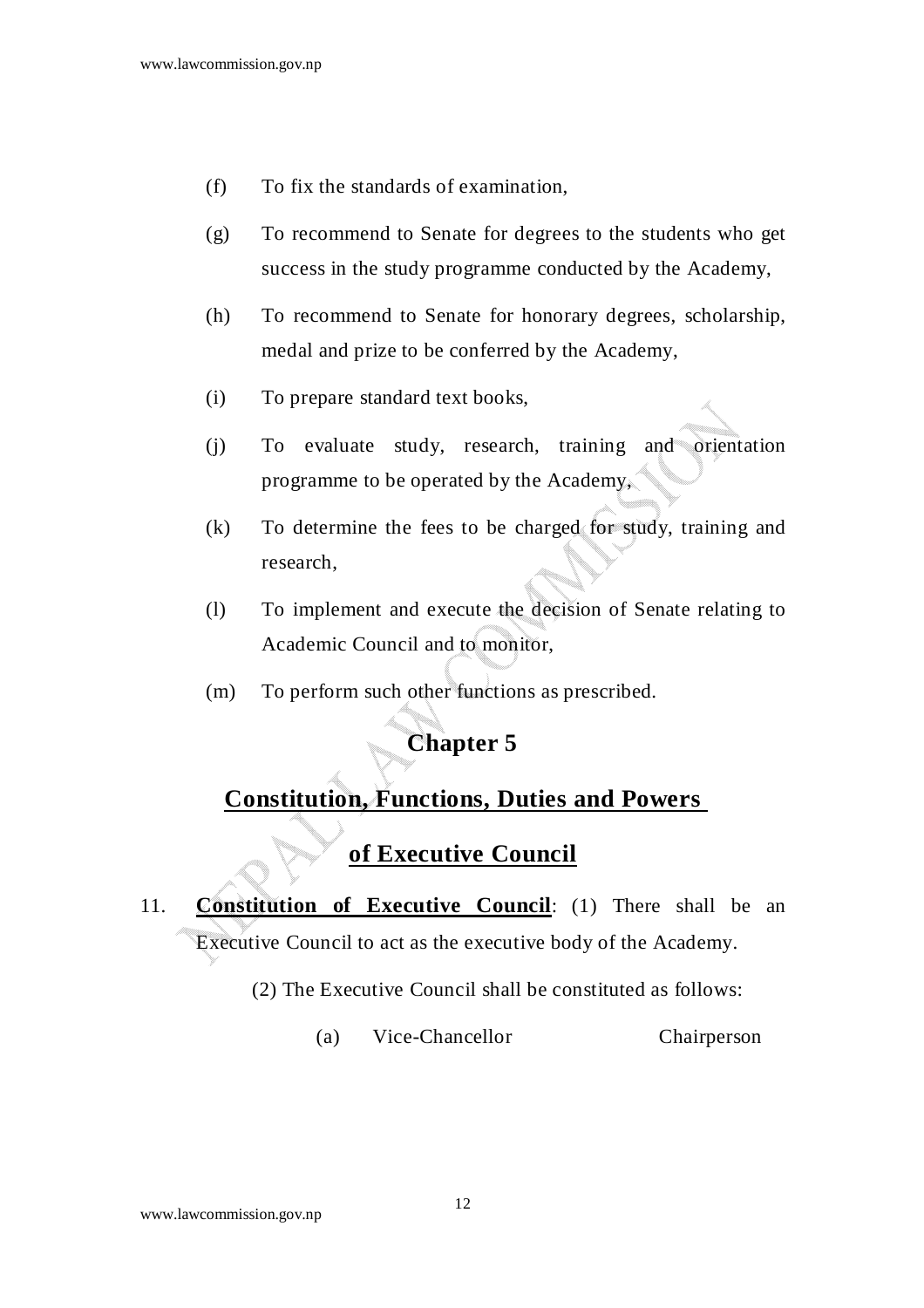- (b) Rector Member
- $(c)$ One person from amongst the Member Deans
- (d) One person from amongst the Member Chiefs of the Educational Institutions who is a member of Senate
- (e) Director Member
- (f) One person from amongst the Member Teachers
- (g) Registrar Member-Secretary

 (3) The members as referred to in Clauses (c), (d) and (f) of Sub-section (2) shall be nominated by the Pro-chancellor on the recommendation of the Vice-Chancellor.

 (4) The tenure of office of the nominated members as referred to in Sub-section (2) shall be Three years.

 (5) Procedures relating to the meetings of the Executive Council shall be as prescribed.

- 12. **Functions, Duties and Powers of the Executive Council**: The functions, duties and powers of the Executive Council shall be as follows:
	- (a) To execute or cause to execute the decisions and directives of the Senate,
	- (b) To prepare draft of the Rules relating to the Academy and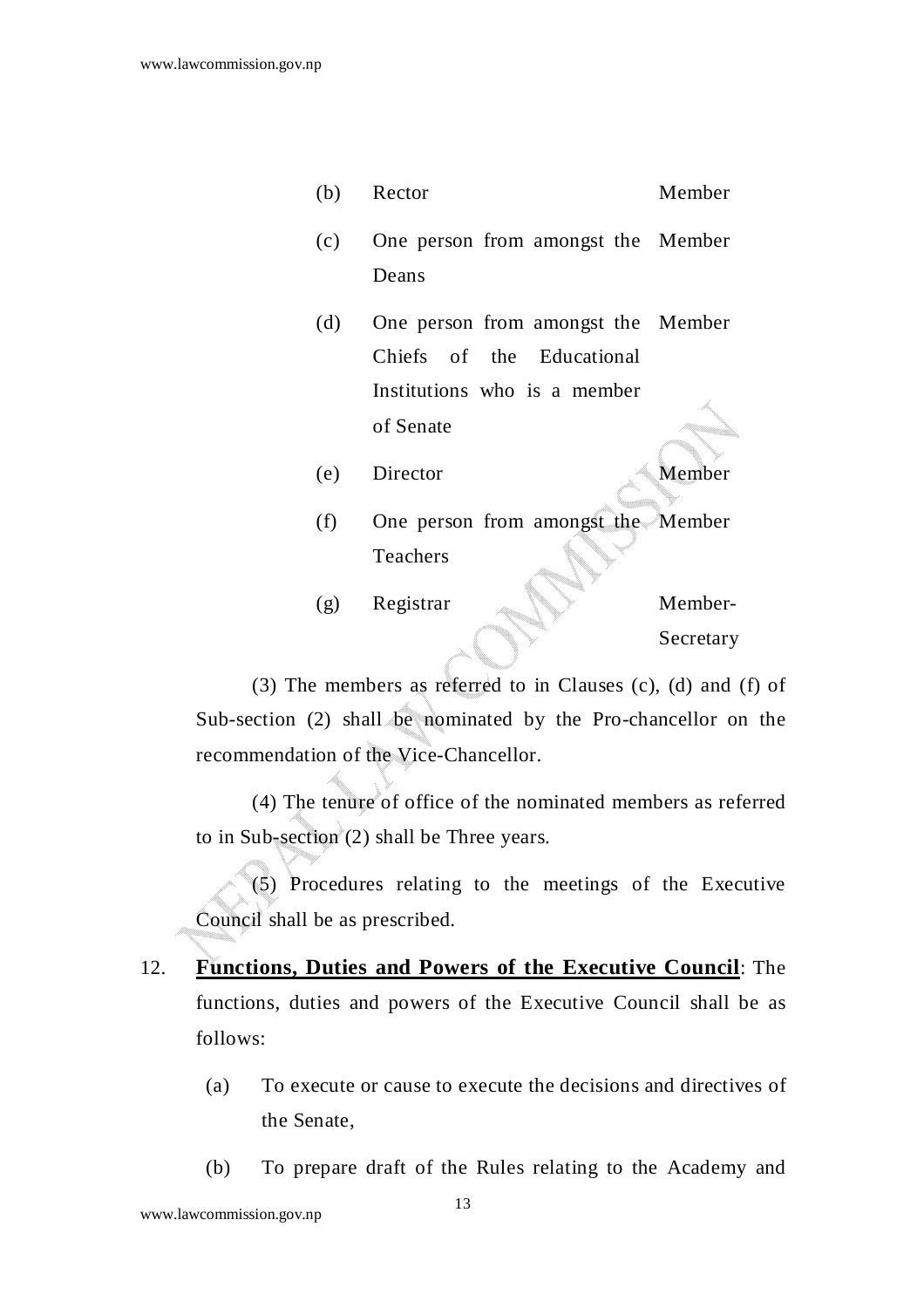submit them to the Senate for approval,

- (c) To prepare policies, plans, annual programmes, progress report, annual budget, audit report and other resolutions and introduce them to the Senate for approval,
- (d) To evaluate and monitor the functions carried out by the bodies under the Academy and to direct such bodies as per necessity,
- (e) To operate, look after and protect, sell, or lease or contract the fund and movable and immovable property of the Academy subject to the policy, guidelines of the Senate,

 Provided that, prior approval of the Government of Nepal shall be taken to sell the immovable property which was be received from the Government of Nepal.

- (f) To appoint and promote teachers and employees necessary for the Academy on the recommendation of the Service Commission,
- (g) To accept financial and other assistance to the Academy,
- (h) To carry out other functions as prescribed.

#### **Chapter 6**

#### **Service Commission**

- 13. **Service Commission**: (1) In order to recommend for the appointment and promotion of the teachers and employees of the Academy, there shall be a service commission.
	- (2) The Service Commission shall have the following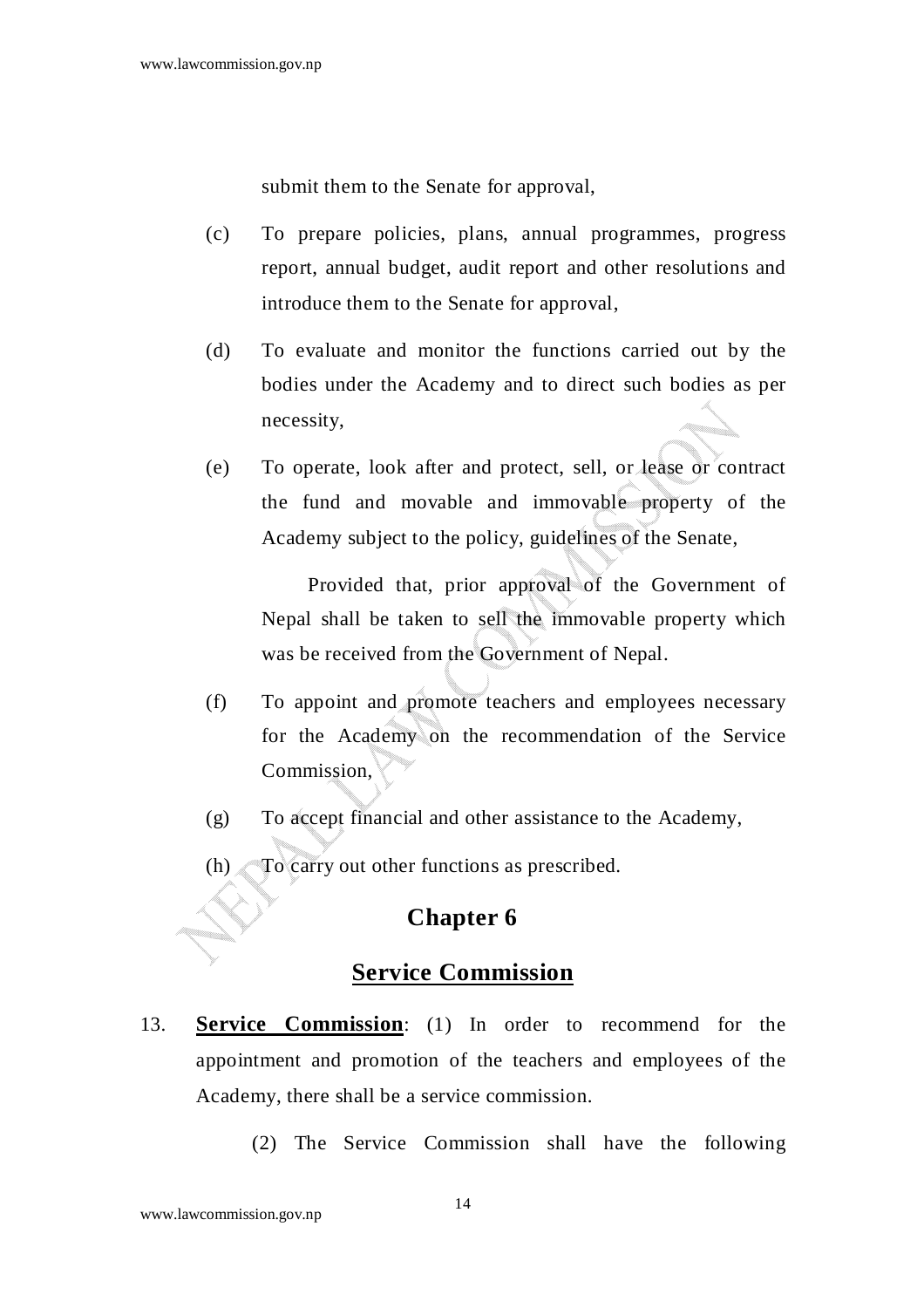Chairperson and members,-

- (a) A person from amongst the Chairperson persons who obtained at least Masters Degree in Health Sciences having working experience of Twenty years in health sector or special class or who has fulfilled the managerial or academic responsibility as a Special Class Officer or Professor
- (b) Member, Public Service Commission Member
- (c) One person from Member

amongst Teachers

(3) The Chairperson and the member referred to in Clauses (a) and (c) of Sub-section (2) shall be appointed by the Senate.

 (4) The tenure of office of the Chairperson and the nominated member shall be Four years.

 (5) Other functions, duties and powers of the Service Commission shall be as prescribed.

 (6) Remuneration, facilities and other conditions of service of the Chairperson and facilities of the members of the Service Commission shall be as prescribed.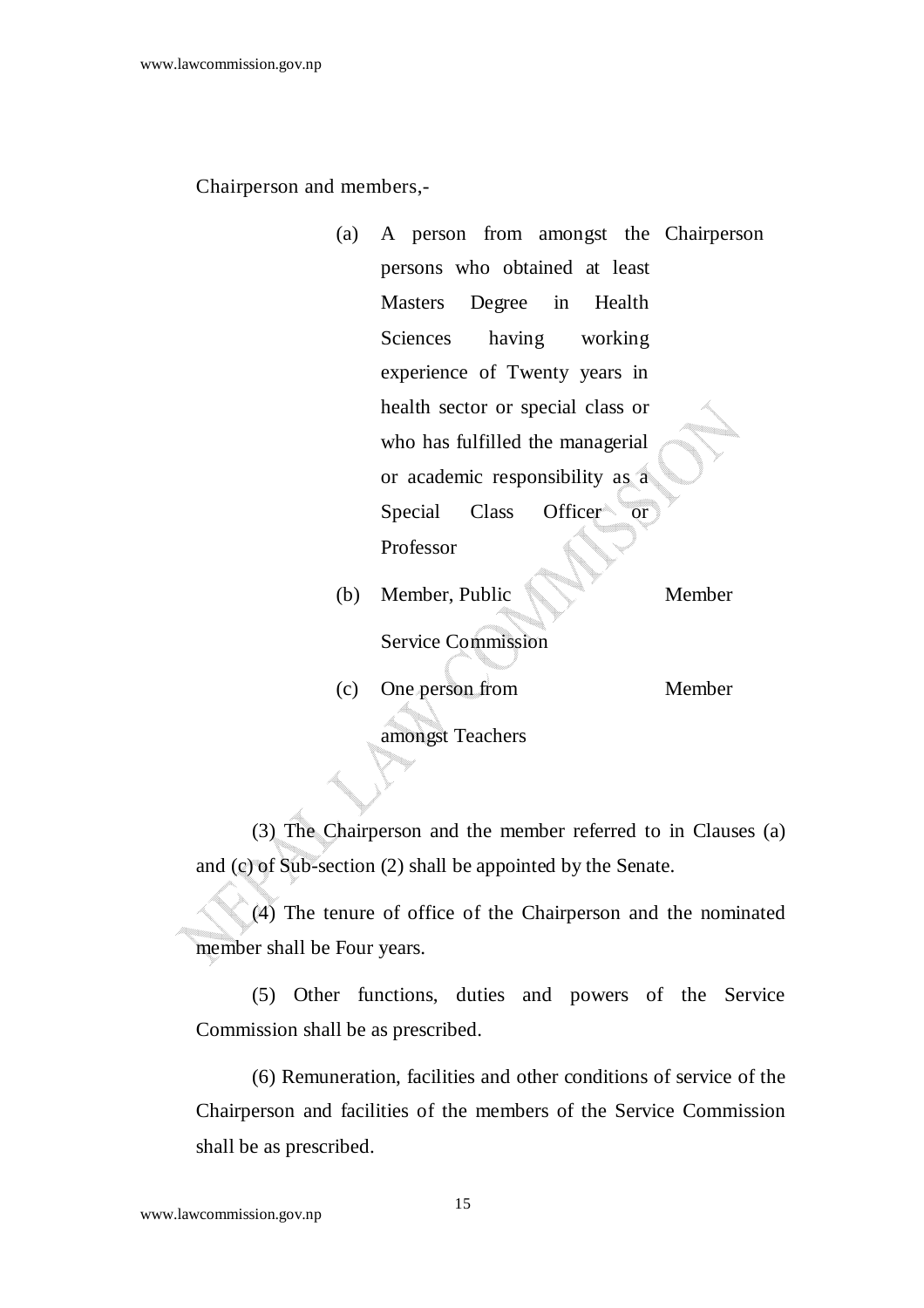(7) Procedures relating to the meetings of the Service Commission shall be as prescribed.

## **Chapter 7**

#### **Educational Council, Educational Institutions,**

## **Hospital and Other Bodies**

14. **Provision relating to Education council, Faculty and Research Centre**: (1) The Academy may establish Education council, Faculty and Research Centre.

 (2) The constitution, functions, duties and powers of the Education council, Faculty and Research Centre established pursuant to Sub-section (1) shall be as prescribed.

15. **Establishment and Operation of Educational Institutions**: (1) The Academy may establish Educational Institutions as per necessity in order to carry out study and research activities in the various subjects relating to Health Sciences.

 (2) The operation of the Educational Institutions established pursuant to Sub-section (1) shall be as prescribed.

16. **Establishment and Operation of Hospital**: (1) The Academy shall establish Hospital in order to carry out high standard study or research activities in Health field and to provide qualitative health service.

 (2) The *Patan* Hospital established and operated as per prevailing law at the time of the commencement of this Act shall deemed to have been established pursuant to Sub-section (1).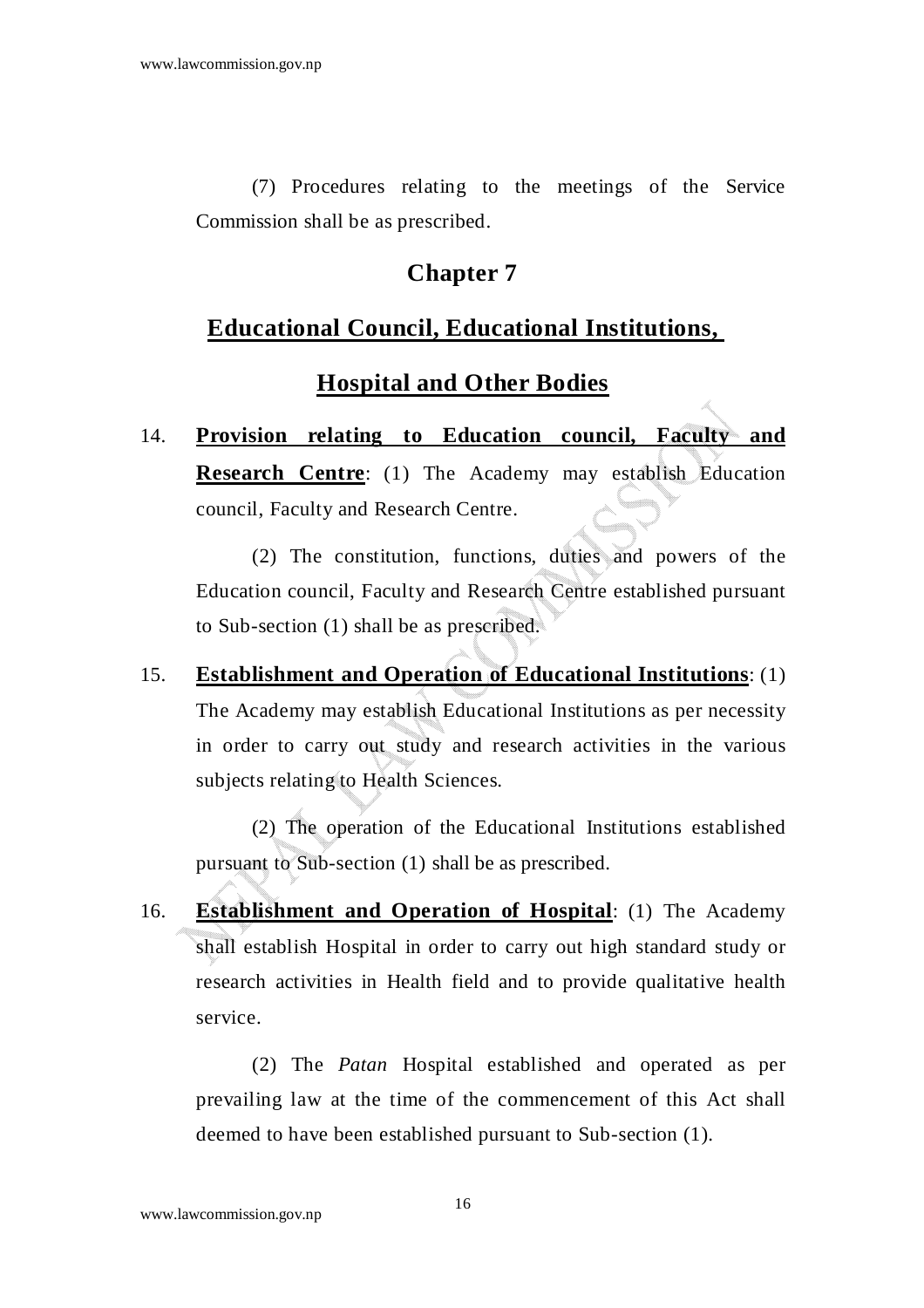(3) The operation and management of Hospital shall be as prescribed.

17. **Hospital Management Committee**: (1) There shall be a Hospital Management Committee for the well operation of the Hospital.

 (2) Constitution, functions, duties and powers of the Hospital Management Committee shall be as prescribed.

#### **Chapter 8**

#### **Official, Teacher and Employee of the Academy**

18. **Chancellor:** (1) The Prime Minister shall be the Chancellor of the Academy.

(2) The Chancellor shall be the chief of the Academy.

19. **Pro-Chancellor**: (1) The Minister or the Minister of State for Health and Population shall be the Pro-Chancellor of the Academy.

 (2) The Pro-Chancellor may inspect the Academy and give directions as required.

20. **Vice-Chancellor**: (1) The Vice-Chancellor shall be the chief official, working for full-time, at the Academy.

 $(2)$  In order to recommend for appointment to the post of Vice-Chancellor, a committee in the Chairpersonship of Prochancellor with other Two members shall be constituted by the Chancellor and the Chancellor shall appoint Vice-chancellor from the recommendation of such Committee.

 (3) The tenure of office of the Vice-Chancellor shall be Four years.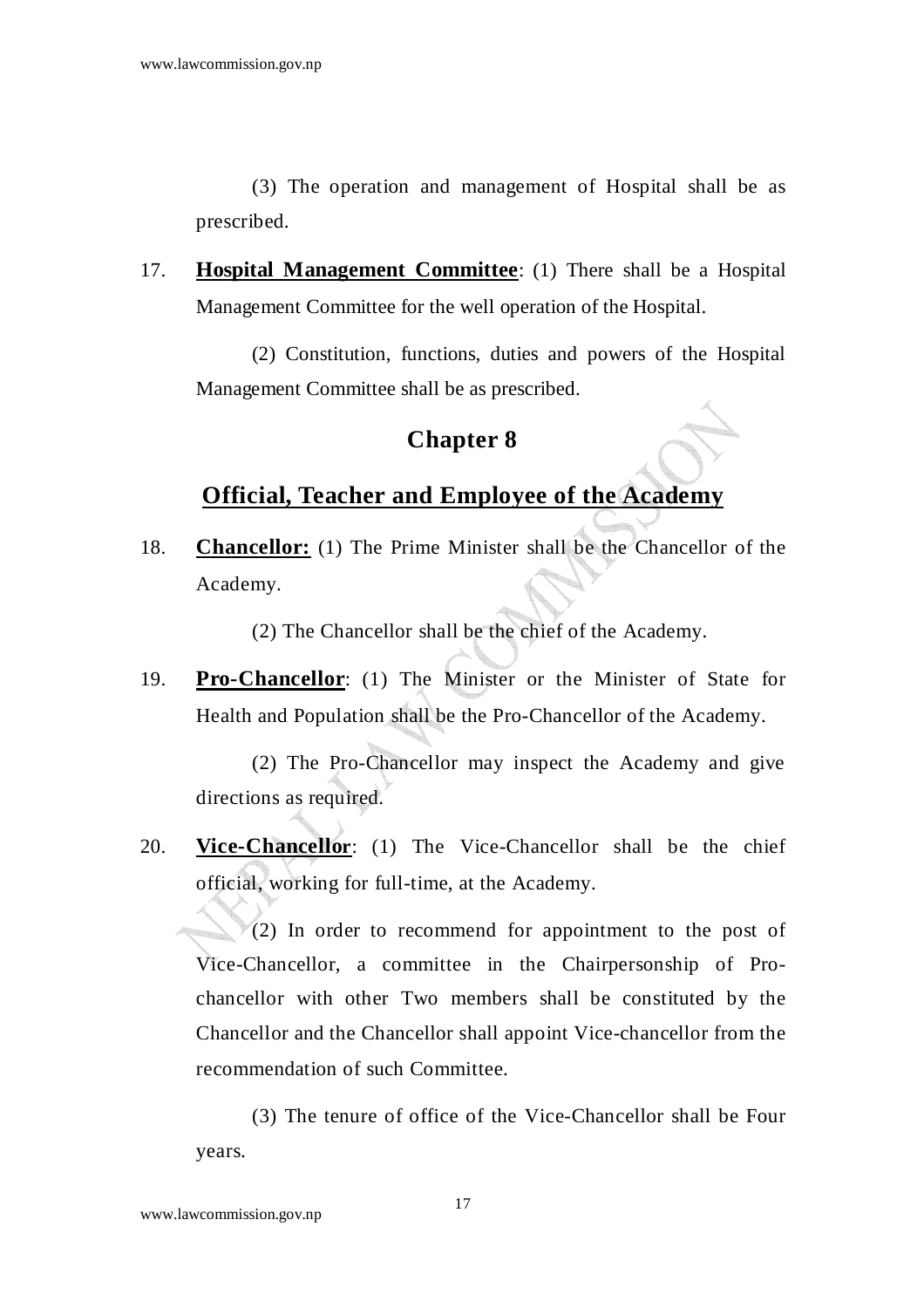(4) The functions, duties and powers and remuneration, facilities and conditions of service of the Vice-Chancellor shall be as prescribed.

21. **Rector***:* (1) The Rector of the Academy shall be appointed by the Pro-Chancellor on the recommendation of the Vice-Chancellor for the supervision of the educational and academic functions of the Academy.

(2) The Rector shall be the full-time working official.

(3) The tenure of office of the Rector shall be Four years.

(4) Other Functions, Duties and Powers, Remuneration, Facilities and Conditions of Service of the Rector shall be as prescribed.

22. **Registrar***:* (1) The Registrar of the Academy shall be appointed by the Pro-Chancellor on the recommendation of the Vice-Chancellor for the supervision of the financial and administrative functions of the Academy.

(2) The Registrar shall be the full-time working official.

(3) The tenure of office of the Registrar shall be Four years.

(4) Other Functions, Duties and Powers, Remuneration, Facilities and Conditions of Service of the Registrar shall be as prescribed.

23. **Dean**: (1) The Dean shall be appointed by the Vice-chancellor to carry out the functions as a Chief of the faculty of the Academy.

(2) The Dean shall be the full-time working paid official.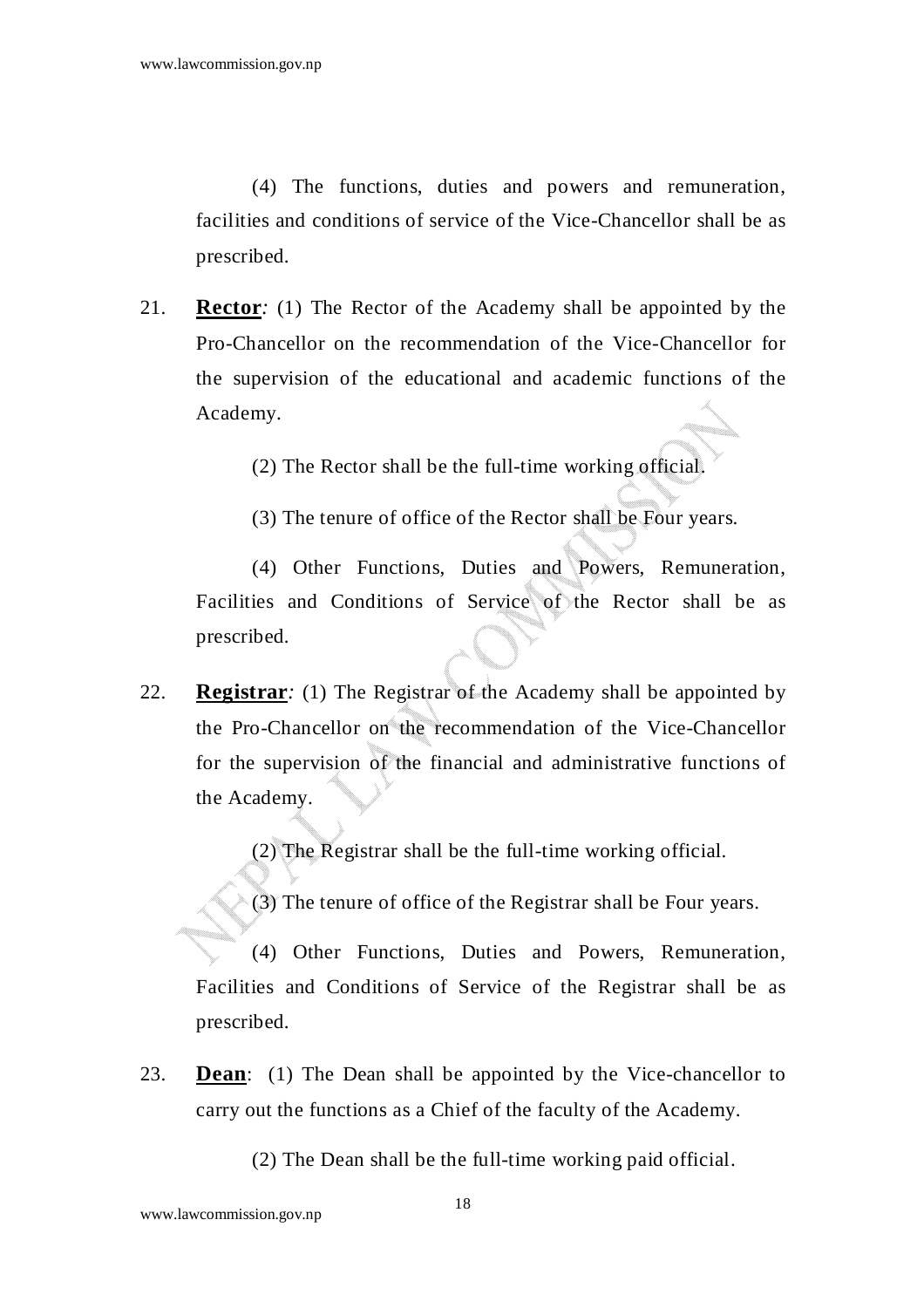(3) The tenure of office of the Dean shall be Four years.

(4) Other Functions, Duties and Powers, Remuneration, Facilities and Conditions of Service of the Dean shall be as prescribed.

24. **Director**: (1) The Director shall be appointed by the Vice-chancellor to carry out the function as an administrative chief of the Hospital.

(2) The tenure of office of the Director shall be Four years.

(3) Other Functions, Duties and Powers, Remuneration, Facilities and Conditions of Service of the Director shall be as prescribed.

25. **Other Officials**: (1) There shall be other Officials at the Academy as prescribed.

(2) The appointment, Functions, Duties and Powers, Remuneration, Facilities and Conditions of Service of the Officials as referred to in Sub-section (1) shall be as prescribed.

26. **Removal from Office**: (1) If One Fourth of the currently existing members of the Senate make an application in writing to the Chancellor that the Vice-Chancellor, Rector or Registrar are failing to perform the duties of their respective posts or not performing their duties honestly or not abiding by the conduct as required to their post, the Chancellor shall form Three members Inquiry Committee under the chairpersonship of the member of the Senate consisting member of the Senate and Secretary at the Ministry of Health and Population.

(2) In case Inquiry Committee as referred to in Sub-section (1) recommends that the Vice-Chancellor, Rector or Registrar are failing to

www.lawcommission.gov.np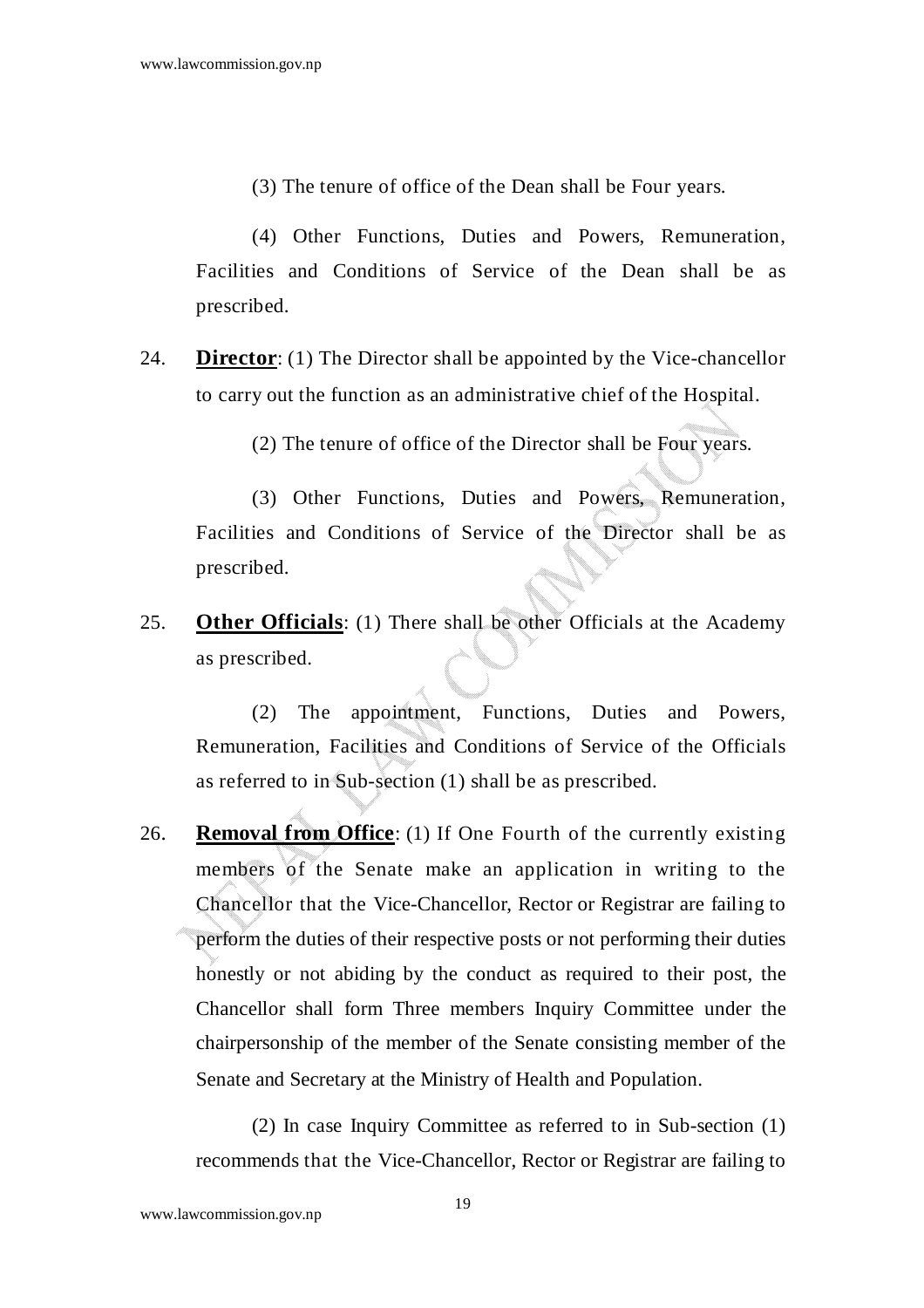perform the duties of their respective posts or not performing their duties honestly or not abiding by the conduct as required to their post and it such report is approved by the Senate, the Chancellor shall remove Vice-Chancellor, Rector or Registrar from office.

 (3) In case, an Inquiry Committee is constituted pursuant to Subsection (1), such Official shall be *ipso facto* suspended till the matter is decided by the Senate as referred to in Sub-section (2).

(4) The process of removal from office to other Official besides the Vice-Chancellor, Rector or Registrar shall be as prescribed.

(5) The Inquiry Committee shall give a reasonable opportunity to defend himself/herself before the recommendation of removing from the office to the Official as referred to in Sub-section (2).

27**. Teacher and Employee of the Academy**: (1) There shall be teachers and employees at the Academy in required numbers.

 (2) The teachers and employees of the Academy shall be appointed on the recommendation of the Service Commission as prescribed.

(3) The functions, duties and powers, remuneration, facilities and conditions of service of the teachers and employees of the Academy pursuant shall be as prescribed.

#### **Chapter 9**

#### **Fund, Account and Audit of the Academy**

28. **Fund of the Academy**: (1) There shall be a separate fund of the Academy.

(2) The fund as referred to in Sub-section (1) shall consist the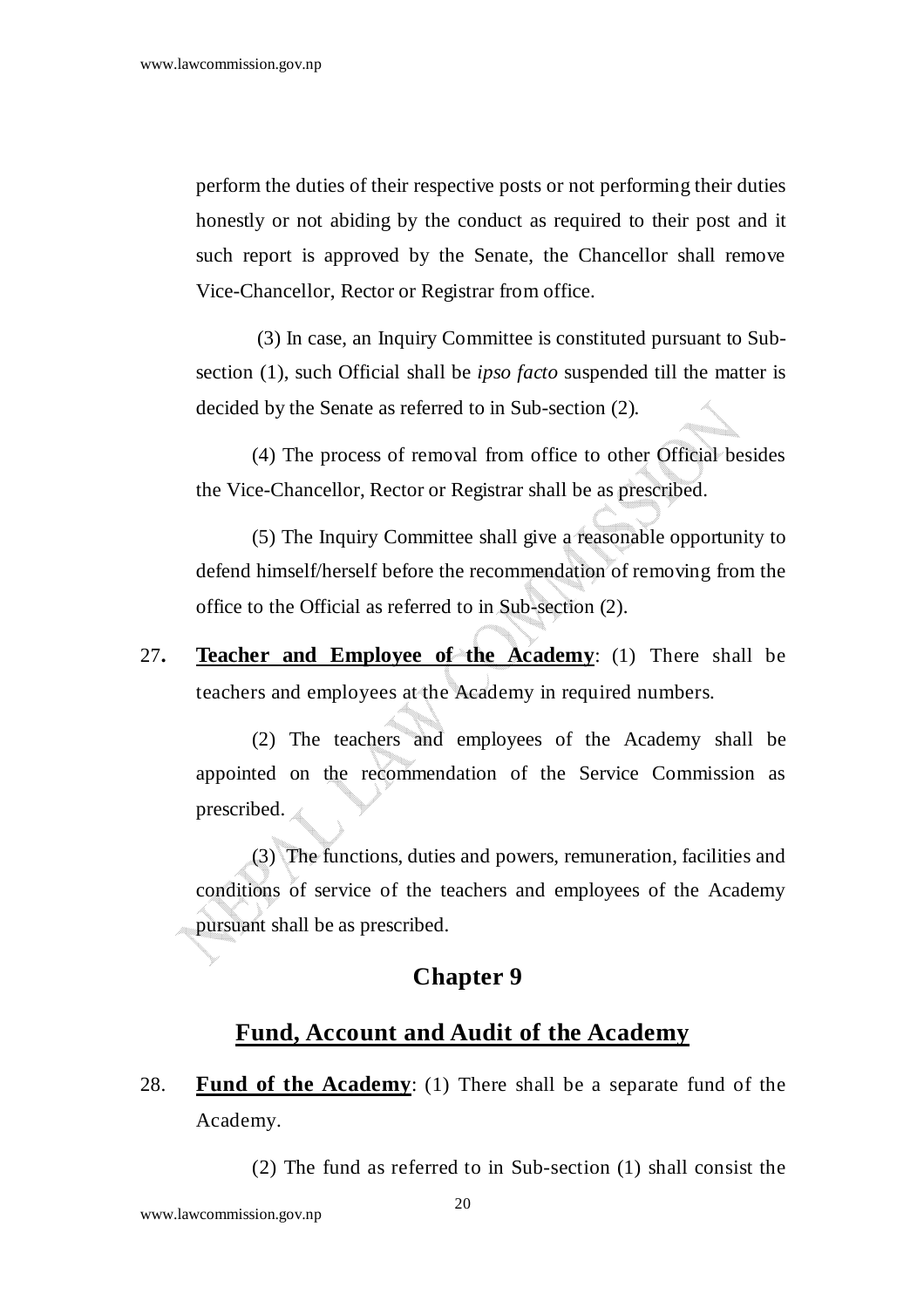following amounts:

- (a) Amounts received from Government of Nepal,
- (b) The amount received from educational fees and service fees,
- (c) The amount received as assistance or loan from national and foreign individual, associations, institutions or foreign government,
- (d) Amount to be received from any other source.

 (2) While receiving any amount from foreign individual, association, institution or government pursuant to Clause (c) of Subsection (1), the Academy shall have to obtain approval of Government of Nepal.

 (3) The amount of the fund of the Academy shall be deposited in an account opened in the commercial bank.

 (4) All expenditure of the Academy shall be borne by the fund pursuant to Sub-section (1).

 (5) The fund and account of the Academy shall be operated as prescribed.

29. **Accounts and Auditing**: (1) The accounts of incomes and expenditures of the Academy shall be maintained as per prevailing laws.

 (2) The audit of the accounts of the Academy shall be carried out by the Auditor General or auditor as prescribed by Auditor General.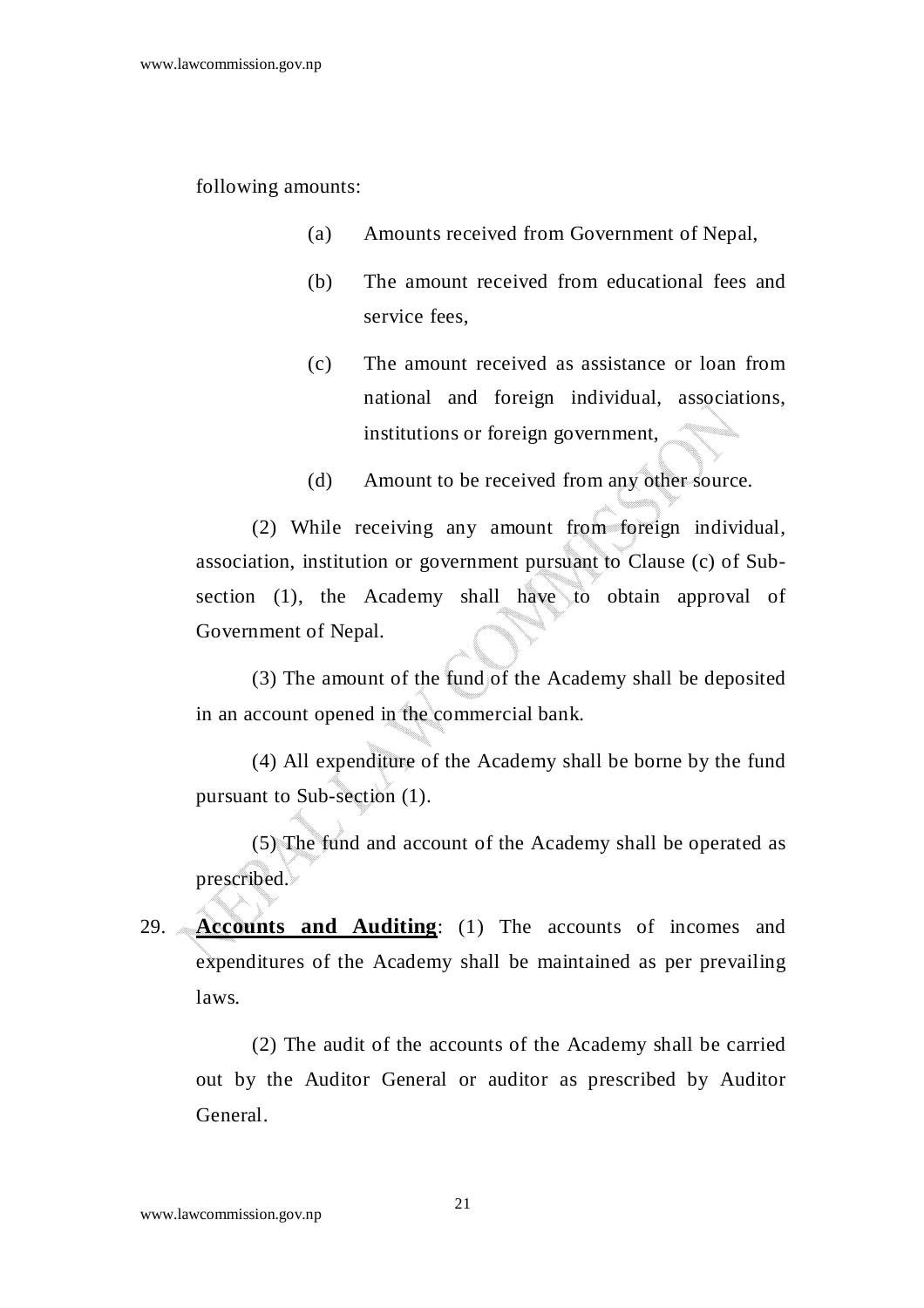#### **Miscellaneous**

- 30. **Not to provide Affiliation**: The Academy shall not provide an affiliation to any educational institution.
- 31. **May contain other institution**: (1) In case, any operated institution relating to Health Sciences established as per prevailing law desires to contain with the Academy, the Academy may contain such institution.

 (2) The basis and process of contain of the institution pursuant to Sub-section (1) shall be as prescribed.

- 32. **To Act in Accordance with National Health and Education Policy:** It shall be the duty of the Academy to act in accordance with the National Health and Education Policy approved by Government of Nepal.
- 33. **Provision relating to Reservation**: (1) The Academy shall manage the reservation of at least Ten percent of the total student to be admitted in every educational calendar to women, *dalit, adibasi/janjati, madhesi* and backward area student who passes School Leaving Certificate from Community School residing in remote (village) area.

 (2) The student shall be selected for reservation as referred to in Sub-section (1) on competition.

34. **Priority shall be provided in student admission**: (1) The Academy shall provide priority on the Bachelors Degree of the Academy to Assistant Level employee of Health Service who passes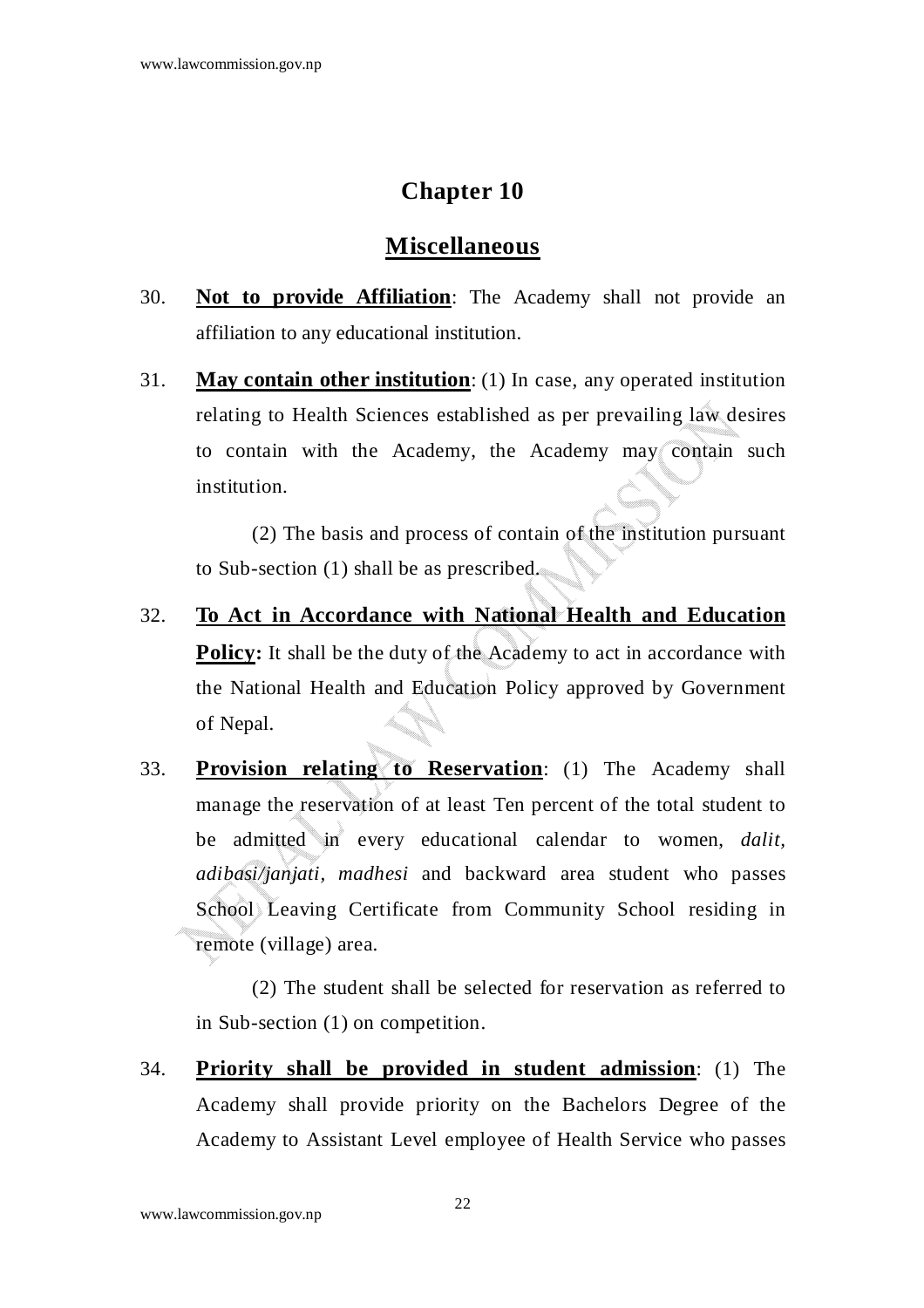School Leaving Certificate and Proficiency Certificate in Health Sciences subjects and serve in the Health Post of remote area for the prescribed period.

 (2) The employee to be admitted pursuant to Sub-section (1) shall have to fulfill the standard prescribed by the Nepal Medical Council.

35. **Scholarship shall be provided**: (1) The Academy shall provide full scholarship at least Fifteen percent of the total student to be admitted in every educational calendar to poor students.

**Explanation**: For the purpose of this Section "Poor" means the student who studied and passed School Leaving Certificate from Community School and recommended as poor from Village Development Committee or Municipality on prescribed grounds.

 (2) The Fifteen percent as referred to in Sub-section (1) shall count as cent percent and only Fourty-five percent of such cent percent scholarship shall be provided to women, dalit, adibasi/janjati, madhesi and backward area student.

 (3) The Academy may provide partial scholarship to poor student.

 (4) The grounds of providing scholarship as referred to in Subsections  $(1)$ ,  $(2)$  and  $(3)$  shall be as prescribed.

 (5) Any institution or association may provide scholarship to any student to study in the Academy.

36. **To serve (work) in the prescribed place**: (1) The Nepali student who studies in the Academy in the scholarship as per this Act shall have to serve in the Health Post of the remote area for at least Four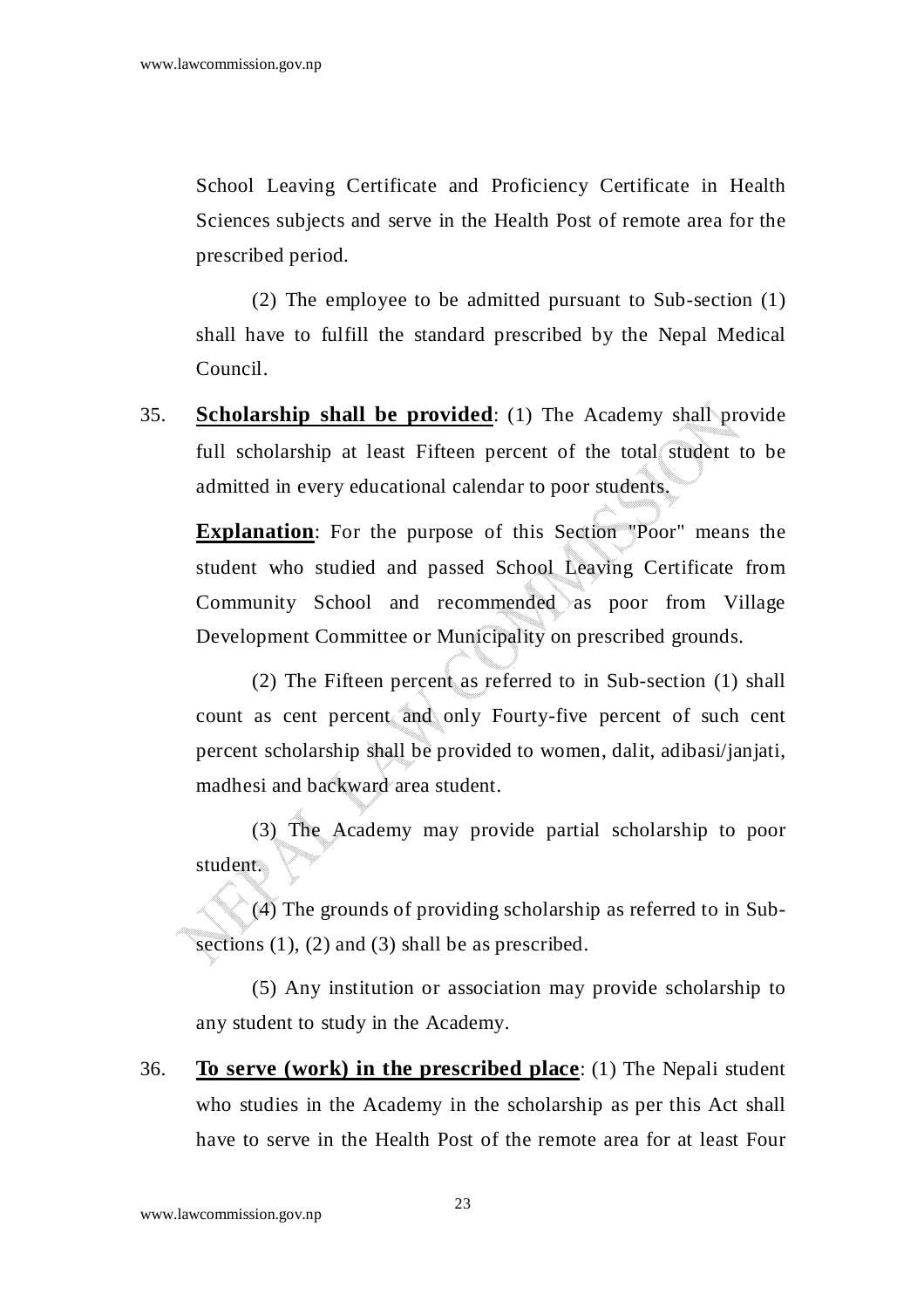years who received full scholarship and for at least Two years who received partial scholarship.

 (2) If an institution or association prescribed a condition to the Nepali student studied in the scholarship provided by such institution or association to serve in a place for prescribed period, he/she shall have to serve as per such condition and if such condition is not prescribed one shall has to serve pursuant to Sub-section (1).

 (3) The student, admitted in the Academy in priority as referred to in Section 34, shall have to work at least Two years in the Health post of remote area as prescribed by the Government of Nepal.

 (4) The Academy shall award permanent educational certificate to Nepali student when one serves full time as referred to in Sub-sections  $(1)$ ,  $(2)$  and  $(3)$  who studied in priority or scholarship pursuant to Sections 34 and 35.

 (5) The Academy may make necessary arrangements to the Nepali students to encourage to serve in the Health Post of remote areas after their study besides the student who studied in priority or scholarship pursuant to Sections 34 and 35.

37. **Annual report**: (1) The Academy shall submit its annual report stating its functions and activities within a year to the Government of Nepal within Three months of the expiry of every fiscal year.

 (2) The report as referred to in Sub-section (1) shall include brief details of the functions performed with in a year and achievements of the Academy in addition to other details.

38. **Delegation of powers:** (1) The Senate may delegate any of the powers conferred to it under this Act to the Academic Council,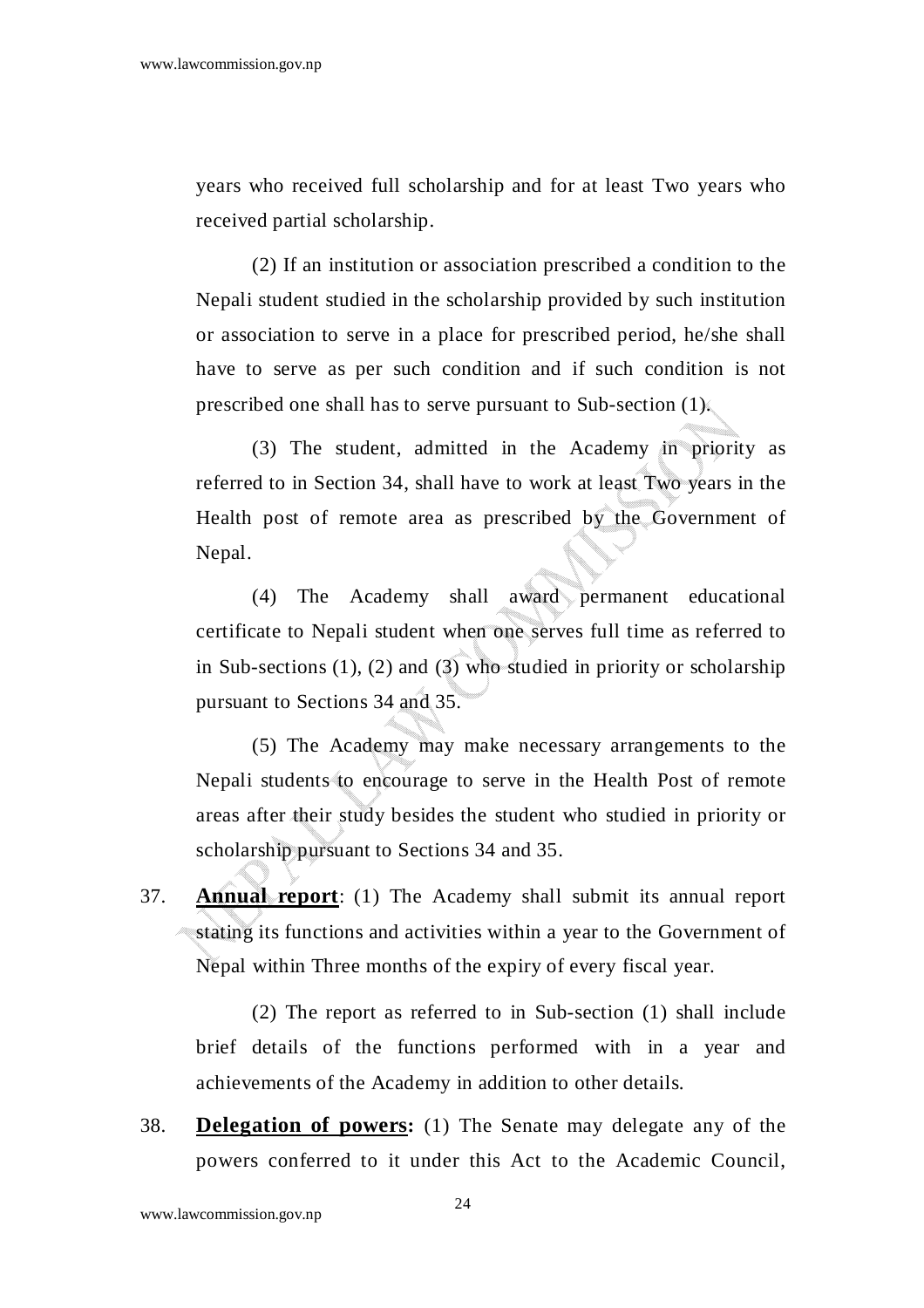Executive Council or the Vice-Chancellor.

(2) The Academic Council, Executive Council or Service Commission may delegate any of the powers conferred to it under this Act to any Officials or any subordinate bodies.

- 39. **Act not to be invalid:** Where an act has been done after the vacancy of a post of any official or member of the Academy or on occurrence of any error in the appointment of official or member, such act of the Academy shall not be invalid merely on such ground.
- 40. **May provide Direction**: The Government of Nepal may give direction in relation of the functions and activities of the Academy and the Academy shall have a duty to abide by such direction.
- 41. **Liaison with Government of Nepal**: Ministry of Health and Population shall liaison the Academy with the Government of Nepal.
- 42. **Oath to be taken**: The Officials of the Academy shall have to take an oath prior to holding the office in the prescribed format.
- 43. **Employee may remain in the Academy**: (1) If an employee of the Nepal Health Service serving in the Hospital at the time of commencement of this Act desires to serve in the Hospital, he/she shall submit an application with in Six months of the commencement of Service Rules framed hereunder to the Ministry of Health and Population.

 (2) If the Government of Nepal provides an approval to remain as an employee of the Academy to the employee who submits an application pursuant to Sub-section (1), he/she shall be deemed to be an employee of the Academy.

 (3) The period served in the Health Service by an employee who wants to remain as an employee of the Academy pursuant to